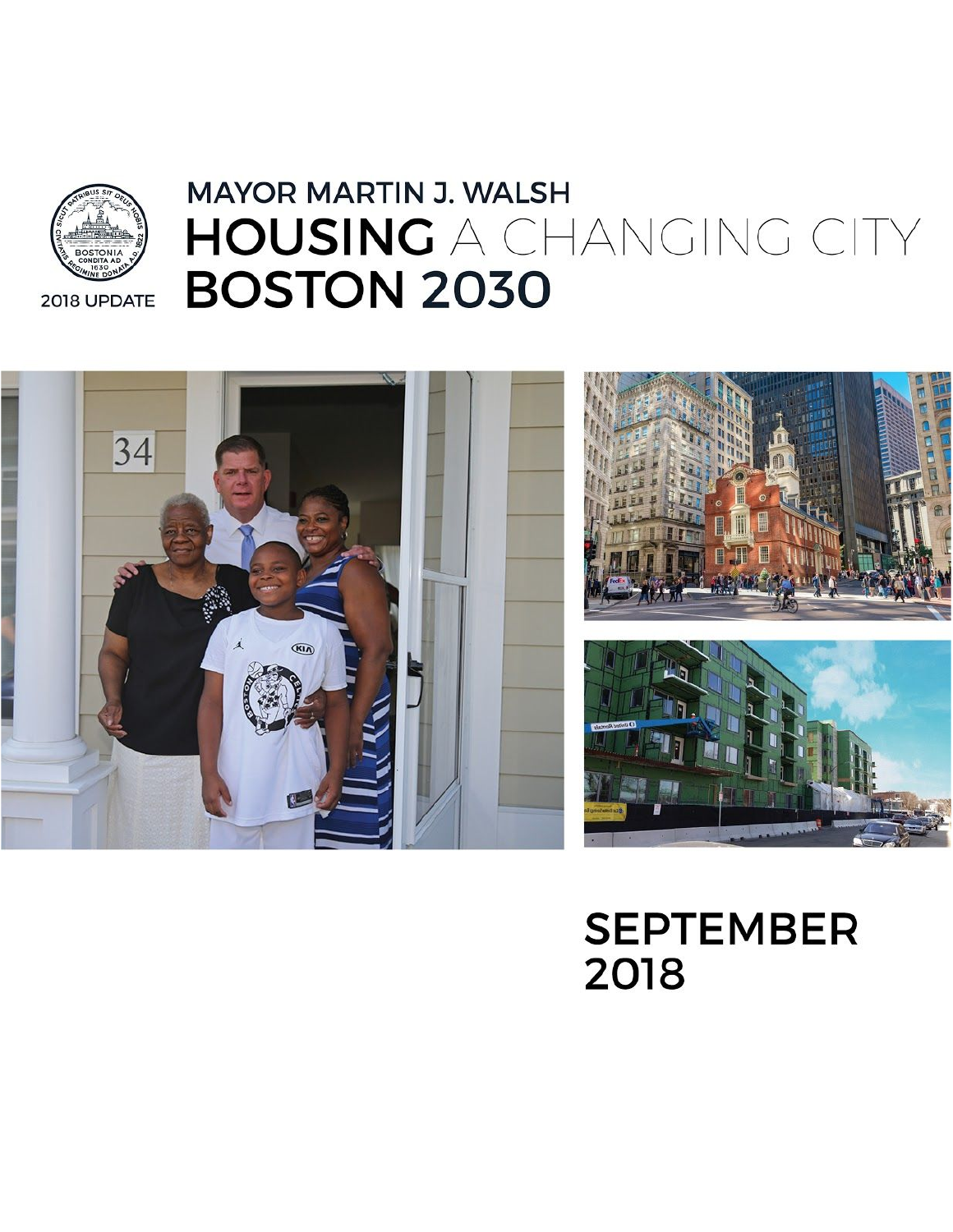#### **HOUSING BOSTON 2030 UPDATE SEPTEMBER 2018**

# **TABLE OF CONTENTS**

| <b>Executive Summary</b>                                 | 3            |
|----------------------------------------------------------|--------------|
| Demographic Changes and New Production Goals             | 6            |
| Housing Boston's Low Income (Non-elderly) Households     | $\mathbf{1}$ |
| Preservation Of Affordable Housing                       | 13           |
| <b>Boston's Middle Class</b>                             | 15           |
| <b>Housing Boston's Seniors</b>                          | 17           |
| Housing Boston's Students                                | 19           |
| Fair Housing and Equity                                  | 21           |
| Preventing Displacement and Supporting Housing Stability | 22           |
| Increasing Homeownership                                 | 25           |
| <b>Expanding Resources</b>                               | 27           |
| Sustainable and Climate-Ready Housing                    | 30           |
| Housing Innovation and Government Efficiency             | 32           |
| Appendix A: Additional Data and Analysis                 | 35           |
| Appendix B: Demographic Methodology                      | 38           |
| Mayor's Advisory Housing Task Force Members              | 40           |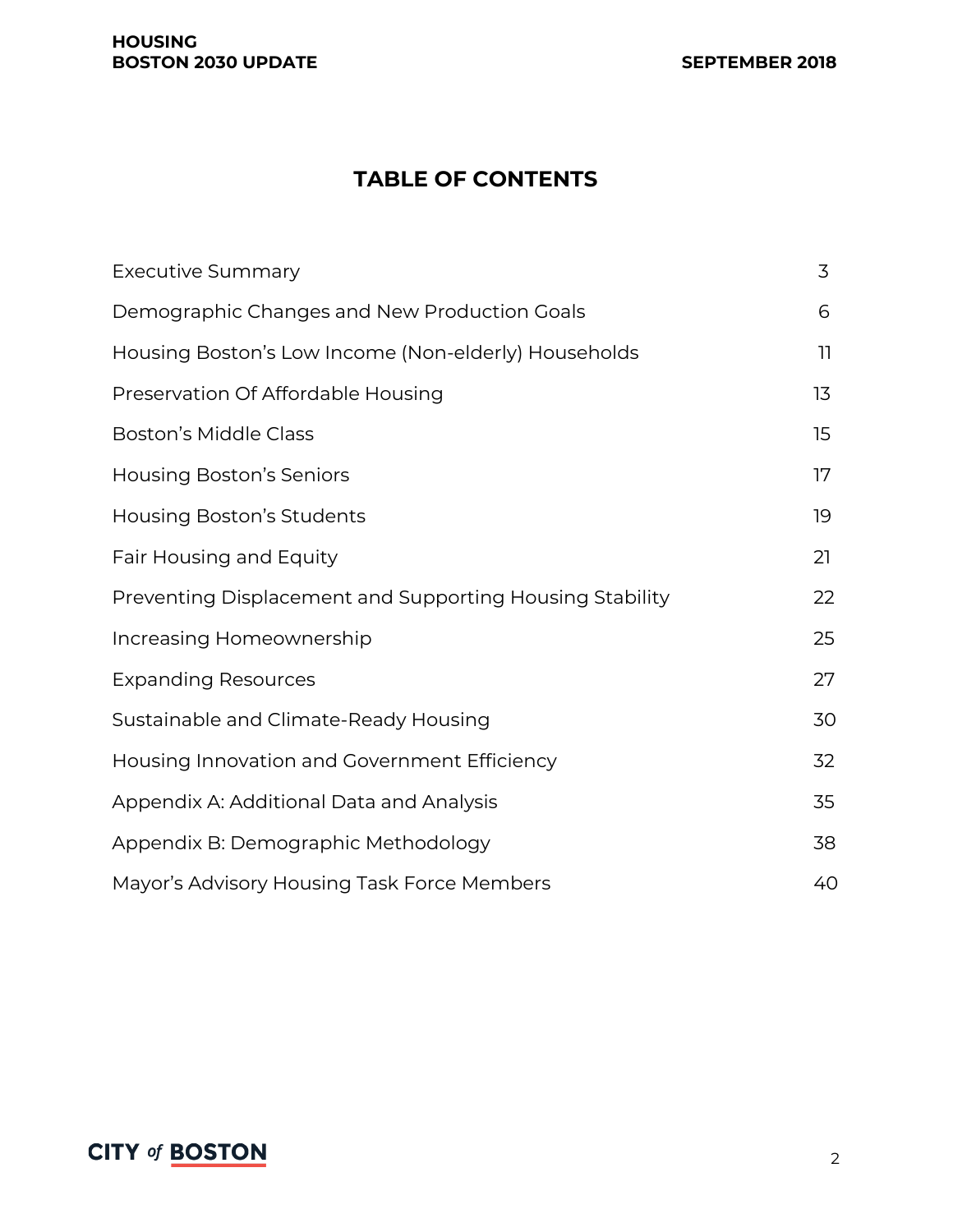### **EXECUTIVE SUMMARY**

#### **Background:**

In 2014, one of Martin J. Walsh's first acts as Mayor was to convene a Task Force to create an overarching housing policy for the City of Boston. The Mayor's Housing Advisory Task Force brought together housing development professionals from both the nonprofit and for profit sectors, housing advocates, service providers, academics, legislators, funders, and a broad array of professional staff from across City government. The resulting housing policy, Housing a Changing City: Boston 2030, was released in October 2014, with ambitious goals focused on one issue: Boston's growing population was outstripping its housing supply, leading to escalating needs for affordable options in Boston's housing market.

In response to this need to create a more affordable and inclusive city, the 2014 plan called for building 53,000 new housing units by 2030 with specific targets for production at different affordability levels. These included 6,500 new units for lowincome Bostonians, 20,000 new units for middle-income households, 3,500 units for seniors, and 18,500 new dormitory beds for undergraduate and graduate students. The plan also called for reinvestment in Boston's public housing stock, retention of existing affordable housing, protections for groups at the highest risk of housing crisis, and continued innovation in the approach to housing affordability. These values were incorporated into the Imagine Boston 2030 (1B 2030) planning effort, and reflected in the 2017 release of Boston's first citywide plan in a generation.

As public policy, Housing a Changing City: Boston 2030 was created to be a living document with reporting requirements and evaluation built into its structure by the Walsh Administration. A planned critical evaluation of the underlying assumptions, goals, and outcomes was the catalyst for reconvening the Housing Task Force in 2018 in order to produce this update to the Plan.

#### **2018 Update**:

In 2014, the City based housing goals on a projected growth in Boston's population to 709,000 people by 2030. With more than 27,000 units permitted or completed thus far, Boston has been outperforming Mayor Walsh's 2014 housing plan goal of building 53,000 units by 2030.

Despite these successes, Boston's population is growing faster than expected. The Boston Planning and Development Agency (BPDA) has been working with the Metropolitan Area Planning Council (MAPC) and the Metropolitan Mayors Coalition (MMC) Regional Housing Task Force to forecast housing need. Using the best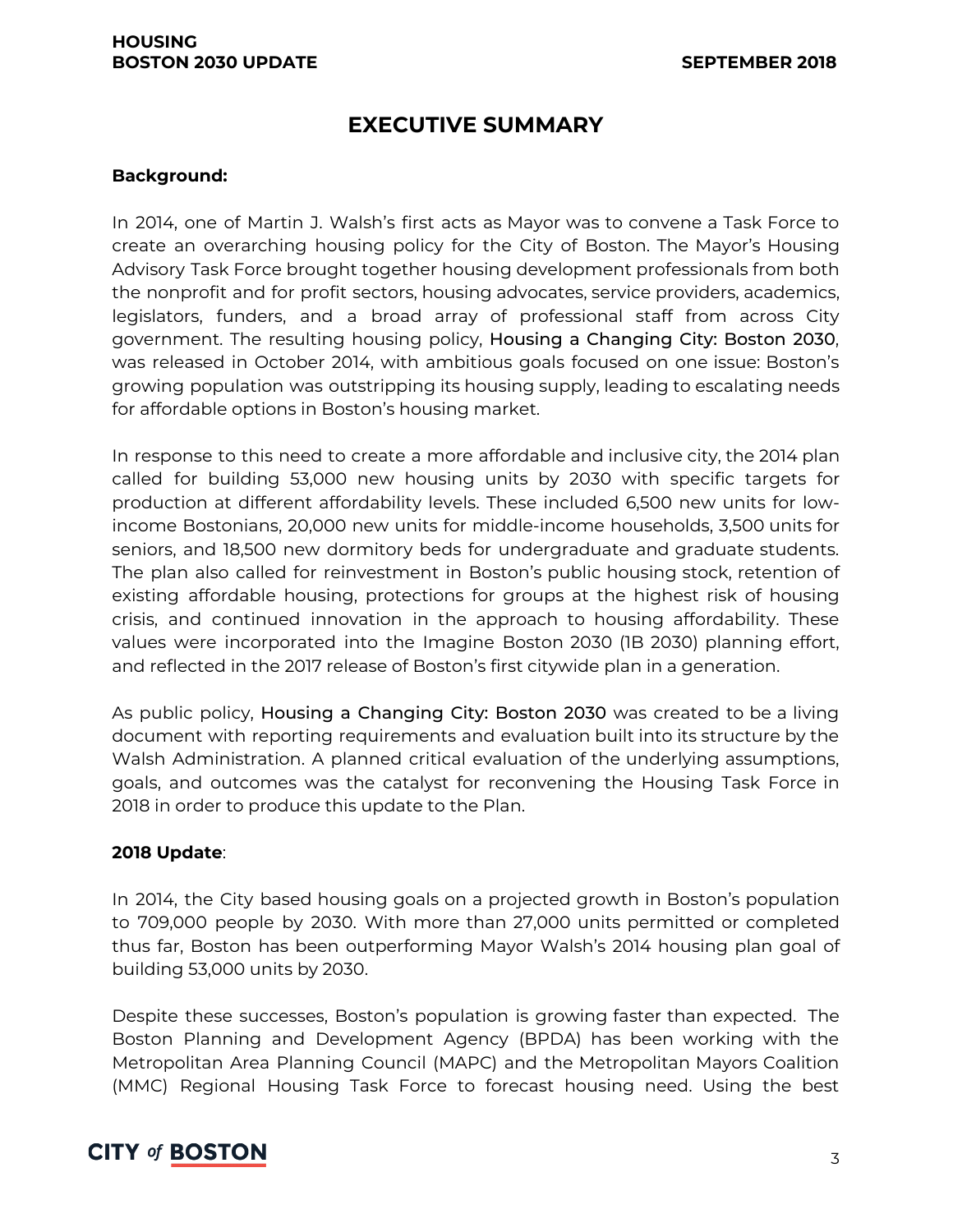demographic data now available, Boston's 2030 population is projected to be closer to 760,000 people. To house this increased population, Boston's housing production goal must increase from 53,000 units to 69,000 new units by 2030.

The need for more housing, however, does not stop at Boston's borders. All available data and forecasts indicate that the current housing crisis is regional in nature, and must be solved regionally. Working with the MMC Regional Housing Task Force, MAPC has analyzed how robust economic growth is driving increased demand for new housing in the region. Since all communities will have a role to play in meeting that future demand, the Mayors and Managers of the MMC are currently working to establish an MMC regional target for housing production, and committing to collaboration on the policy changes needed to make housing more abundant and affordable. The current housing crisis is both regional and national in scope, and larger scale solutions and stronger collaborative efforts are necessary.

In the pages that follow, the City of Boston will reaffirm and update its commitment to the original 2014 plan goals *and* to the additional 16,000 units, while explicitly affirming greater commitment to housing affordability, **increasing access to homeownership, preventing displacement, and to promoting fair and equitable housing access**. Specifically, the City of Boston is committed to maintaining the one in five rate of income-restricted units in Boston and will create an additional 15,820 units of income-restricted housing, bringing the total number of income-restricted units in Boston to nearly 70,000. In addition, the City will collaborate with advocates, providers, and other professionals to reduce the number of evictions in both the subsidized and private housing markets, and to implement strategies that raise the rate of first-time homebuyers, particularly among households of color.

Please note that the update contained here does not provide a detailed scorecard on the original plan's goals. The City has provided quarterly and yearly updates on housing progress which can be found on the City's [website](https://www.boston.gov/departments/neighborhood-development/housing-changing-city-boston-2030). ([https://www.boston.gov/departments/neighborhood-development/housing-changi](https://www.boston.gov/departments/neighborhood-development/housing-changing-city-boston-2030) [ng-city-boston-2030](https://www.boston.gov/departments/neighborhood-development/housing-changing-city-boston-2030))

The major themes of this update can be summarized under three major housing affordability categories: **production** of new housing, **preservation** of existing affordable housing, and **protection** of those households most at risk.

#### **Production**:

● **Build 69,000 new housing units across a range of incomes by 2030:** To accommodate faster than expected regional growth, the City of Boston is committing to increase its goal as part of a regional housing development strategy.

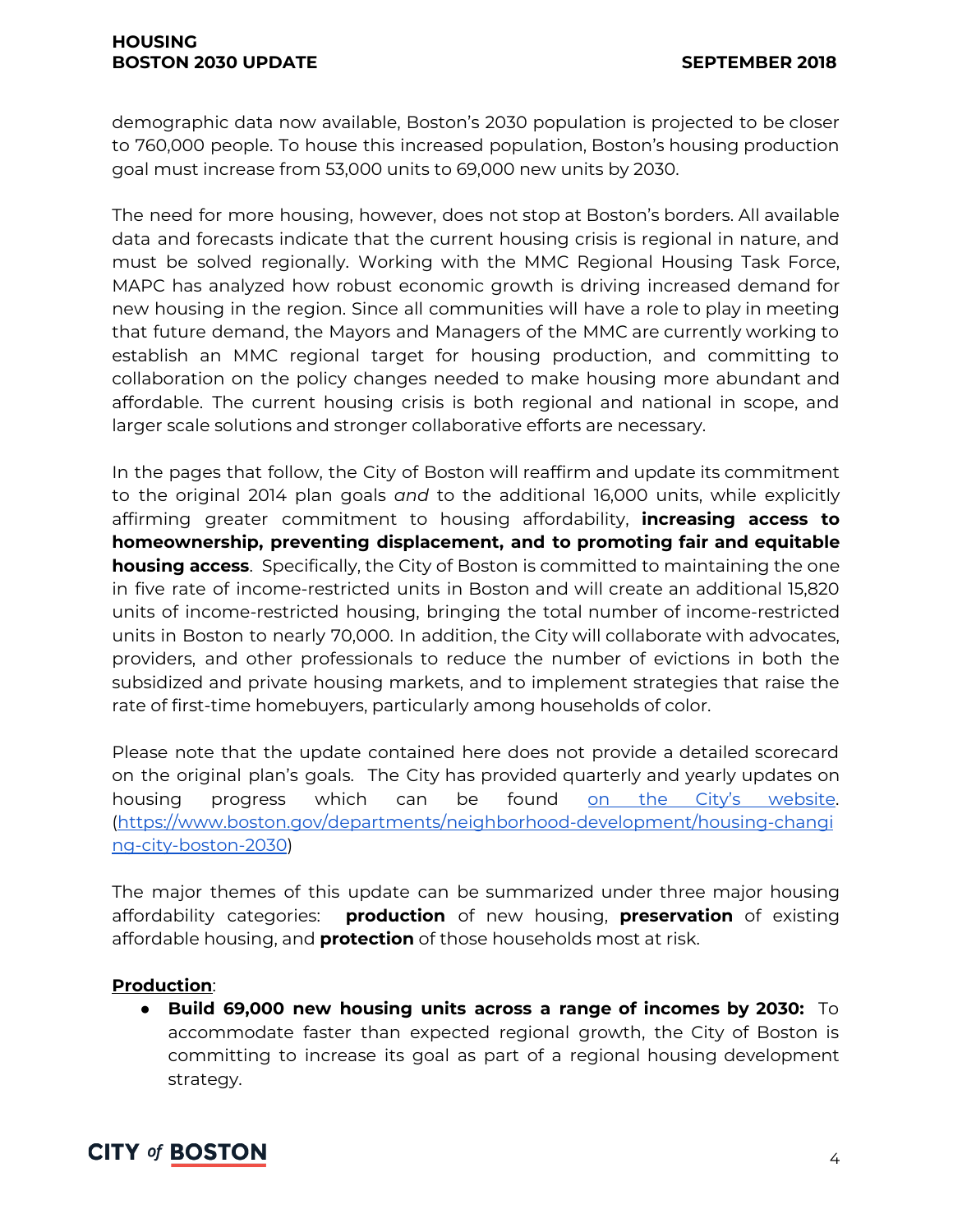- **Redirect development pressures away from core neighborhoods and towards opportunities for growth**: Building upon the Imagine Boston 2030 planning framework, focus on preserving and enhancing existing neighborhoods by guiding concentrations of new development to the IB 2030 "expanded neighborhood" areas while continuing contextually sensitive development citywide. This will help manage development pressure within existing neighborhoods.
- **Create 15,820 income-restricted long term affordable homes:** This will bring the total number of income-restricted homes in Boston to nearly 70,000.

#### **Preservation**:

- **Retain Boston's existing income-restricted/affordable housing:** Reaffirm the 2014 plan goal of preserving 97 percent of all affordable housing units as well as 85 percent of the 4,000 units in privately-owned affordable units at highest risk of being lost ("expiring use" properties).
- **Rebuild Boston's Public Housing:** Homes provided by the BHA serve many of Boston's poorest and most vulnerable residents. The City must prioritize efforts to re-develop and renovate up to 4,500 BHA units with both public and private financing, a goal likely to extend beyond the year 2030.

#### **Protection**:

- **Launch a 1,000 homes campaign:** With prices remaining high in much of Boston's rental housing market, the City commits to combat displacement by establishing a goal of supporting the purchase of 1,000 rental housing units from the speculative market and income-restricting them via an expanded Acquisition Opportunity Program. These units will be counted as part of the 15,820 affordable unit production plan.
- **Prevent evictions and promote housing stability:** The City will work with affordable housing partners citywide to reduce the eviction rate in both subsidized and market rate housing, prioritize the creation of income-restricted affordable housing to protect Bostonians from the pressures of the housing market, and mitigate impacts of gentrification through targeted homebuying programs, strategic acquisitions, community land trusts and cooperative housing, tenant assistance, and expanded outreach to seniors.
- **● Strengthen communities through homeownership:** The updated plan will include commitments to increase the resources the City and others provide to first time homebuyers to offer additional pathways for moderate and middle income families to become homeowners in Boston.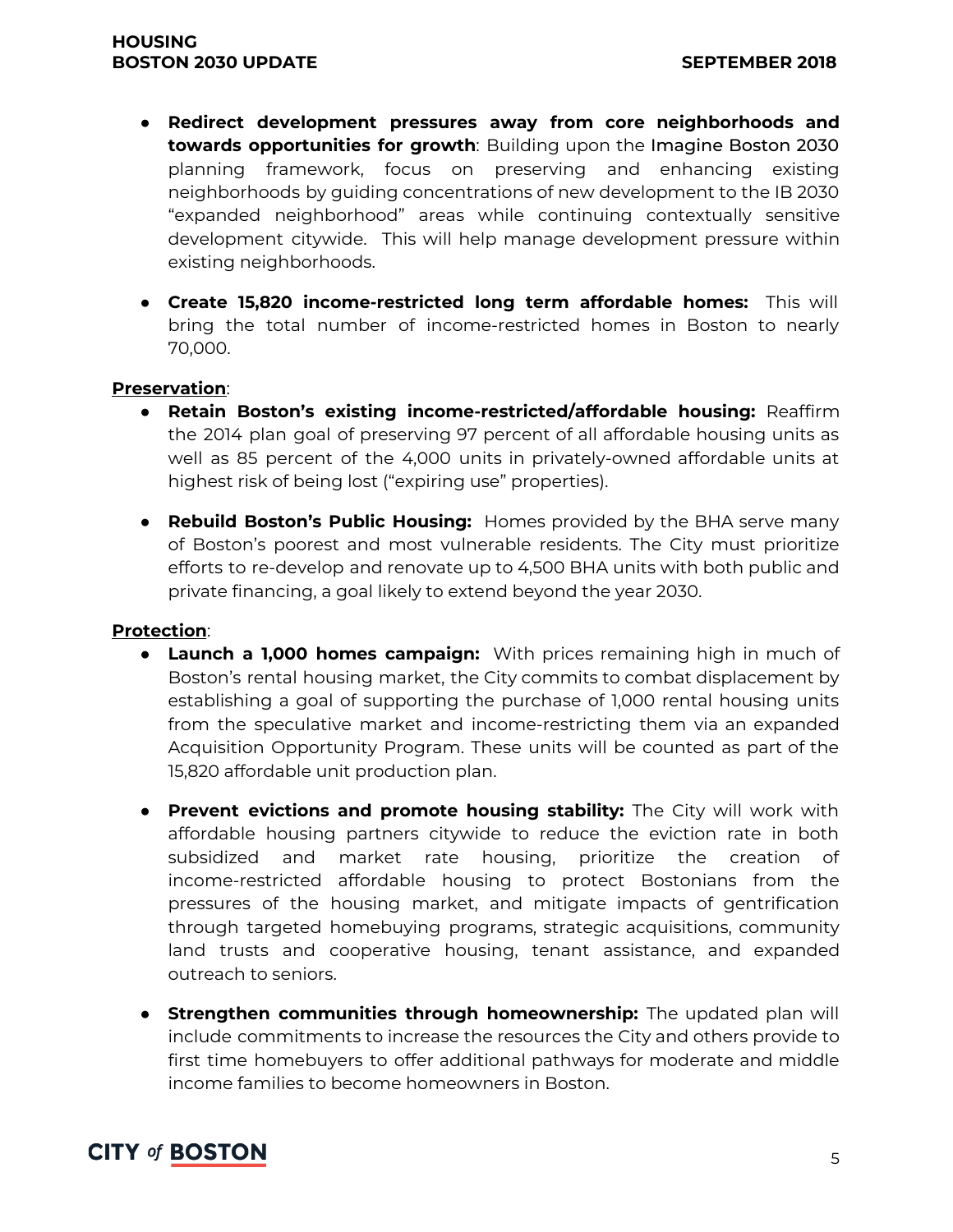### **DEMOGRAPHIC CHANGES AND NEW PRODUCTION GOALS**

Boston's population and employment has been growing at a rate outpacing the projections used to establish production goals in the 2014 plan: Housing a Changing City: Boston 2030. In order to meet the needs of Boston's growing population and keep pace with demand, the City has revised population projections and housing production goals, utilizing data analysis by the the BPDA Research Division and the Metropolitan Area Planning Council (MAPC). 1

In Housing a Changing City: Boston 2030, the City projected that population would grow by 91,806 people between 2010 and 2030, bringing the total population to 709,400 by 2030. By 2016, however, actual population growth had exceeded that projection by more than 13,000 people, from a projected 27,500 person increase over 6 years to an actual increase of 40,700 $^2$ .



To reflect the city's more rapid growth, BPDA produced new population projections to the year 2030 using more recent demographic information. Based on these analyses, the new projection for Boston's 2030 population is 759,727 people, more than 50,000 people above the original projection.

<sup>&</sup>lt;sup>2</sup> Source: U.S. Census Bureau, 2016 American Community Survey 1-Year Estimate, BPDA Research Division Analysis.



 $<sup>1</sup>$  See Appendix A for addition demographic data; Appendix B for more detail on methodology.</sup>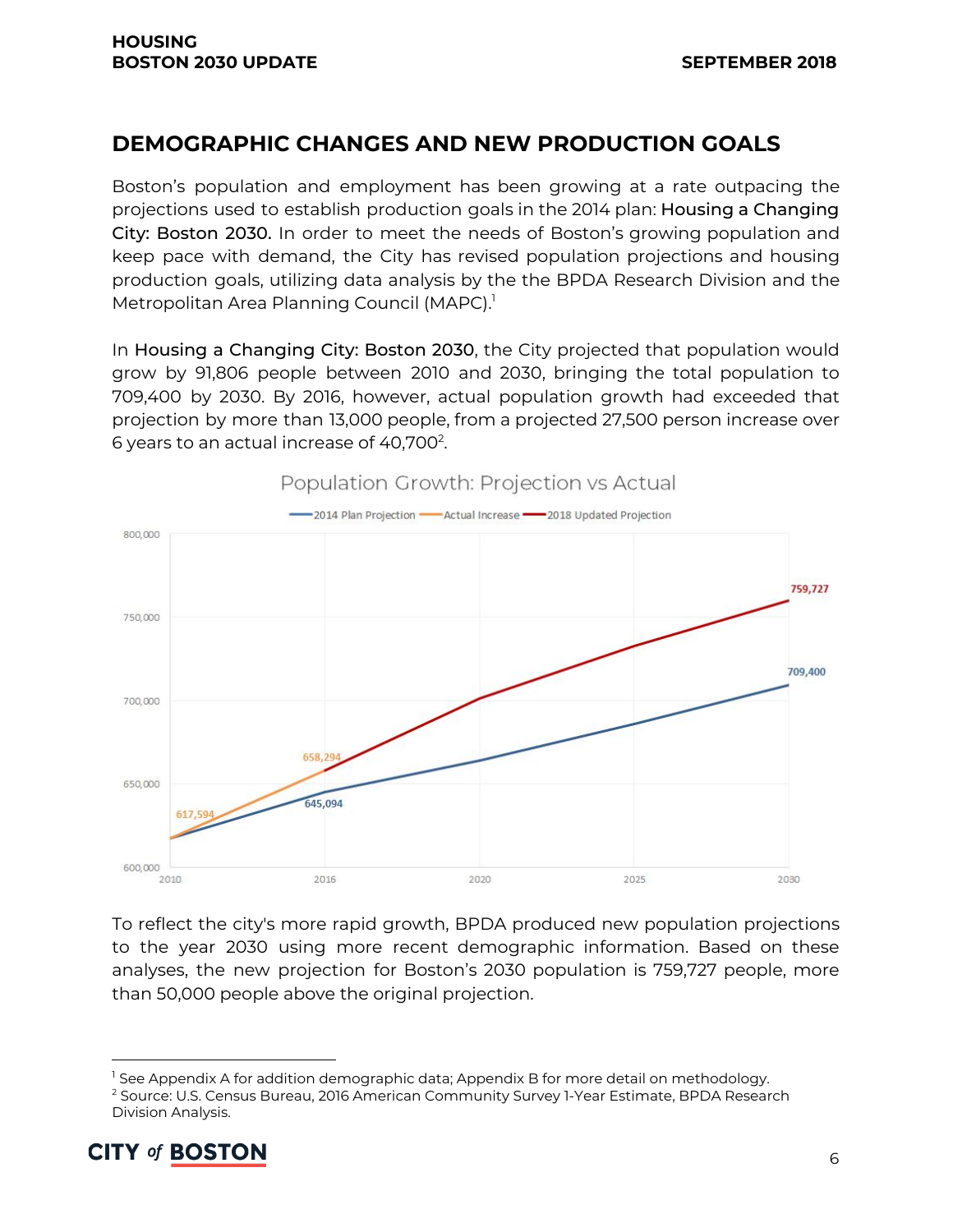| <b>Growth Model</b>              | <b>Total Population by 2030</b> | Projected 2011-2030 Growth |
|----------------------------------|---------------------------------|----------------------------|
| Original Plan's Projected Growth | 709.400                         | +91.806                    |
| New Projected Growth             | 759.727                         | +142,133                   |

MAPC utilized these population projections to estimate the household growth and income distribution for 2030. As shown below, senior households will represent 56% of the *projected growth* in all households as increasing numbers of baby-boomers age past 65. MAPC projects that 43% of all new growth in households will be in the low-income demographic group; eighty percent of these new low-income households will be senior households, whose low to moderate income will decrease with the transition to living on a fixed income.

| Age Group of householder | Share of 2010-2030 Growth |  |
|--------------------------|---------------------------|--|
| Workforce (Age <65)      | 44%                       |  |
| Senior (Age 65+)         | 56%                       |  |

| <b>Income Group</b>                          | Share of 2010-2030 Growth |
|----------------------------------------------|---------------------------|
| Low $($49,000 household of 3)$               | 43%                       |
| Middle (\$49,000 - \$116,000 household of 3) | -29%                      |
| Upper (Over \$116,000 household of 3)        | 27%                       |

Job growth is a leading contributor to population growth. Payroll employment in Boston increased by 81,385 jobs from 2010 to 2016 $3$ , a 2.5% annual growth rate. Between 2014-2018, 19.3 million square feet of commercial space has been completed or is in construction, accommodating 34,700 new workers. Another 24 million square feet, enough to accommodate an additional 46,000 new workers, is currently in the development process. While not all of these new jobs will be held by Bostonians, 39% of current jobs in Boston are held by Boston residents,<sup>4</sup> contributing to increased housing demand.

<sup>4</sup> Source: U.S. Census Bureau, 2016 American Community Survey 1-Year Estimate, BPDA Research Division Analysis.



<sup>&</sup>lt;sup>3</sup> Source: U.S. Bureau of Economic Analysis (BEA), Massachusetts Executive Office of Labor and Workforce Development (EOLWD), BPDA Research Division Analysis.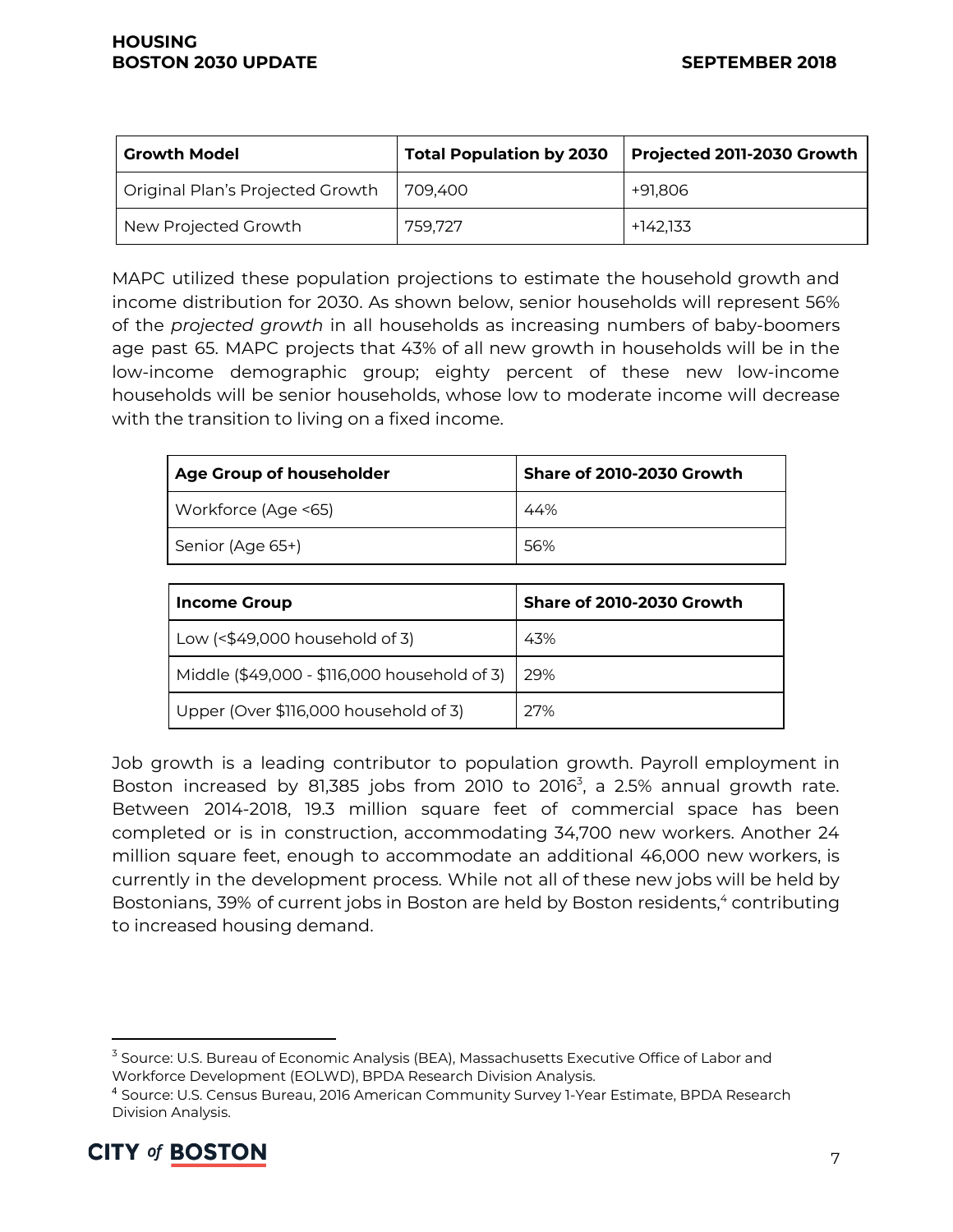#### **The Housing Shortage Continues**

Since Housing a Changing City: Boston 2030 began, 17,993 units have been completed, and another 9,480 are in construction. Income-restricted housing stock has grown along with overall new production. Currently, 54,000 units of Boston's overall housing stock, 19% or nearly one in five, are income-restricted. More than 25%, or one in four rental units are income-restricted. Despite clear success toward the 2014 plan goal of 53,000 new housing units, population and job growth have outpaced production<sup>5</sup>. From 2010-2016, the population increased by 40,000 people, but newly built housing could only accommodate 26,800 people. This scarcity in supply perpetuates low vacancy rates, and continues to put upward pressure on rents and sales prices.



Boston residents feel this pressure on housing prices every day. Of all non-student households in Boston, 22 percent are severely cost burdened households, paying more than 50 percent of their income on housing costs. This burden is exacerbated for low-income renters, who are at higher risk of displacement from their homes. Over 34,000 non-student renter households are low-income and severely cost burdened in Boston.

<sup>5</sup> Source: U.S. Census Bureau, 2012-2016 American Community Survey, DND Analysis of Permitting Data.

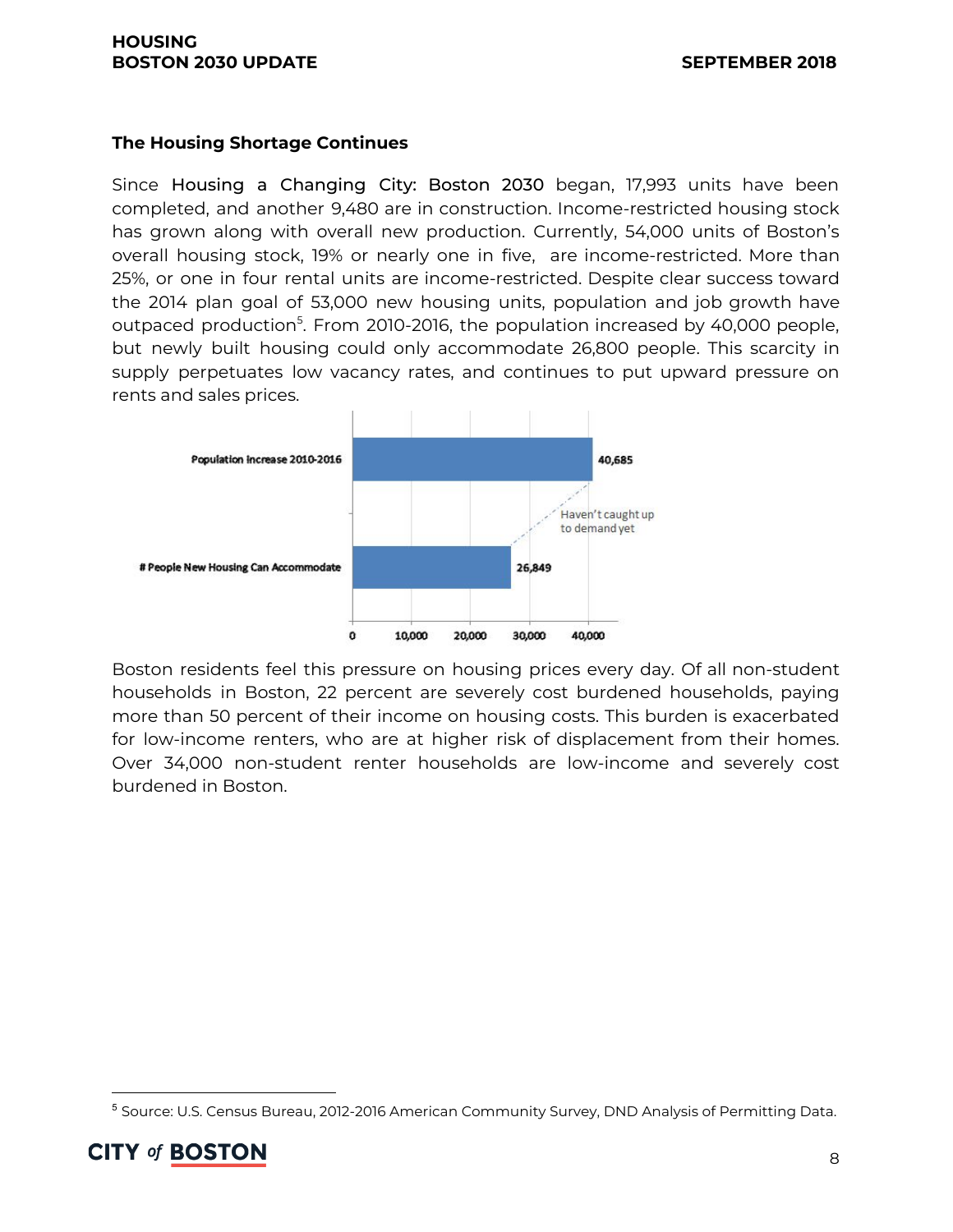

Of these low-income households, two thirds are households of color, demonstrating the deep need among these populations.



#### Percent of Severe Cost Burden by Race/Ethnicity

Homeowners also face challenges in the current housing market<sup>6</sup>. Fourteen percent (14%) of all homeowners are severely cost-burdened, and homeownership rates among households of color in Boston are well below the citywide average. $^7$ 

#### **Updated Goals**

<sup>7</sup> Source: U.S. Census Bureau, 2016 American Community Survey 1-Year Estimate, BPDA Research Division Analysis.



<sup>&</sup>lt;sup>6</sup> Additional data on homeowners available in Appendix A.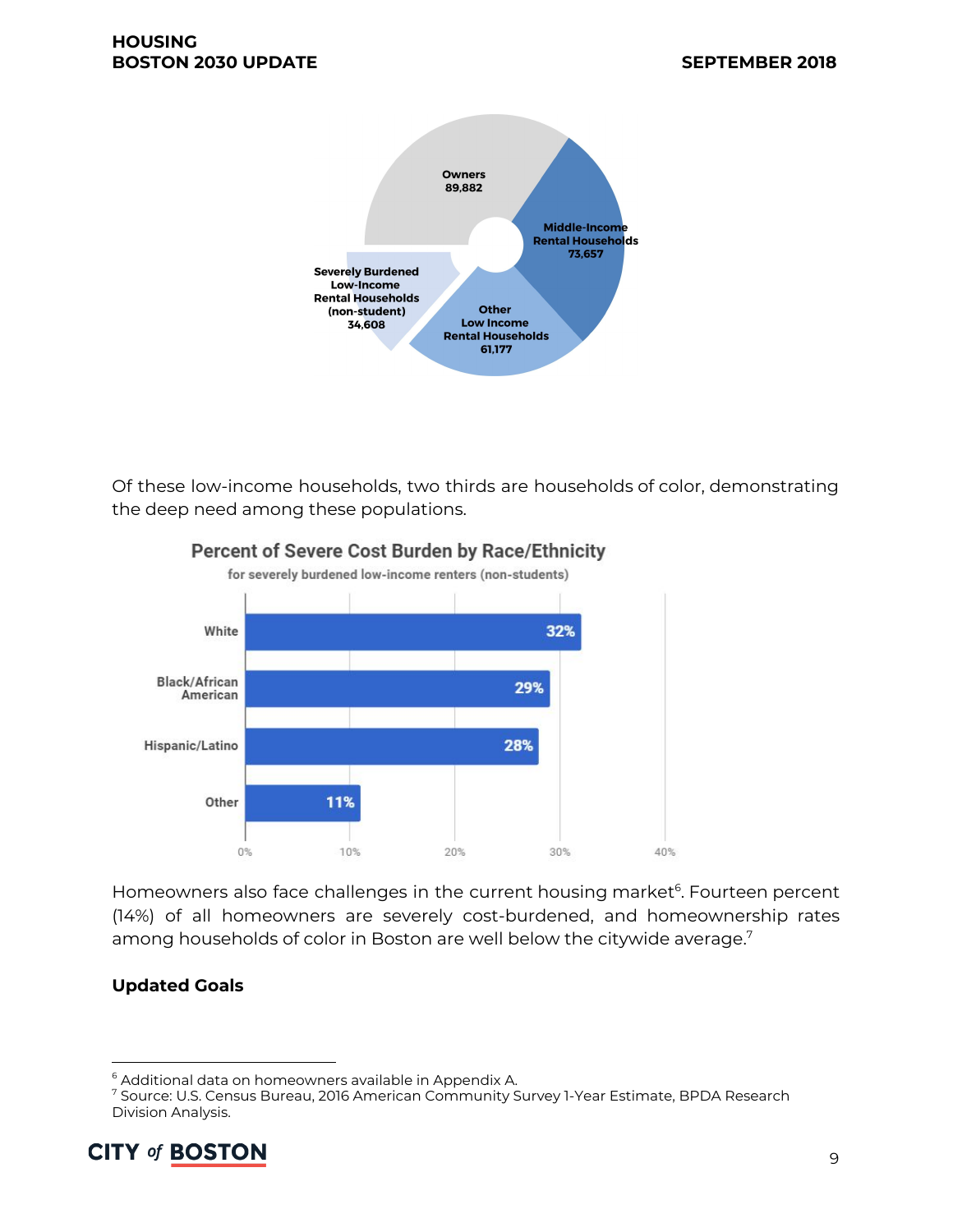#### **HOUSING BOSTON 2030 UPDATE SEPTEMBER 2018**

The accelerated pace of population and job growth has made the goals set in Housing a Changing City: Boston 2030 insufficient to keep pace with demand and required the City to revise its goals. Based on MAPC's analysis, Boston is committing to add an additional 16,000 housing units to its original 53,000 unit commitment. This brings the total unit goal between 2010-2030 to 69,000 units.

| <b>Growth Model</b> | <b>Projected Population</b><br>Growth 2010-2030 | <b>Housing</b><br><b>Demand</b><br>(units) 2010-2030 |
|---------------------|-------------------------------------------------|------------------------------------------------------|
| Original Projection | 91,806                                          | 53,000                                               |
| New Projection      | 142.133                                         | 69,000                                               |

Increasing capacity to serve low- and middle-income households is crucial to addressing the displacement and housing cost burdens occurring in Boston's neighborhoods. The City of Boston is committed to ensuring that as the number of total units grow, it will maintain the one in five rate of income-restricted units in Boston by adding 15,820 units of income-restricted housing. This will bring the total number of income-restricted units in Boston to nearly 70,000. These 15,820 income-restricted are broken down in the table below.

| <b>Housing Targeted To:</b>    | <b>Original 2030 Goal</b> | <b>Updated 2030 Goal</b> |
|--------------------------------|---------------------------|--------------------------|
| Low-Income (non-senior)        | 6.500                     | 8,300                    |
| Low-Income Senior              | 1,500                     | 2,000                    |
| Middle-income-restricted       | 4.000                     | 5,520                    |
| <b>Total income-restricted</b> | 12,000                    | 15,820                   |

In addition, the market is expected to continue producing new units that are unassisted by government but are priced at levels that are affordable to middle-income households. This is particularly the case for new development located in non-downtown locations. The City's goal for this category of market-rate middle-income housing $^{\text{8}}$  is now 20,700 units. This will raise the total number of income-restricted and market-rate units affordable to middle-income wage earners to 36,520, or 53% of the 69,000 unit updated production goal.

| Category                | 2014 Plan Goal | <b>Updated 2018</b> |
|-------------------------|----------------|---------------------|
| Income-Restricted Units | 12.000         | 15.820              |

 $8$  The City tracks sales and rent prices for new units to determine if it is affordable to a middle-income household (income up to 125% AMI, paying up to 33% of income on rent or a mortgage).

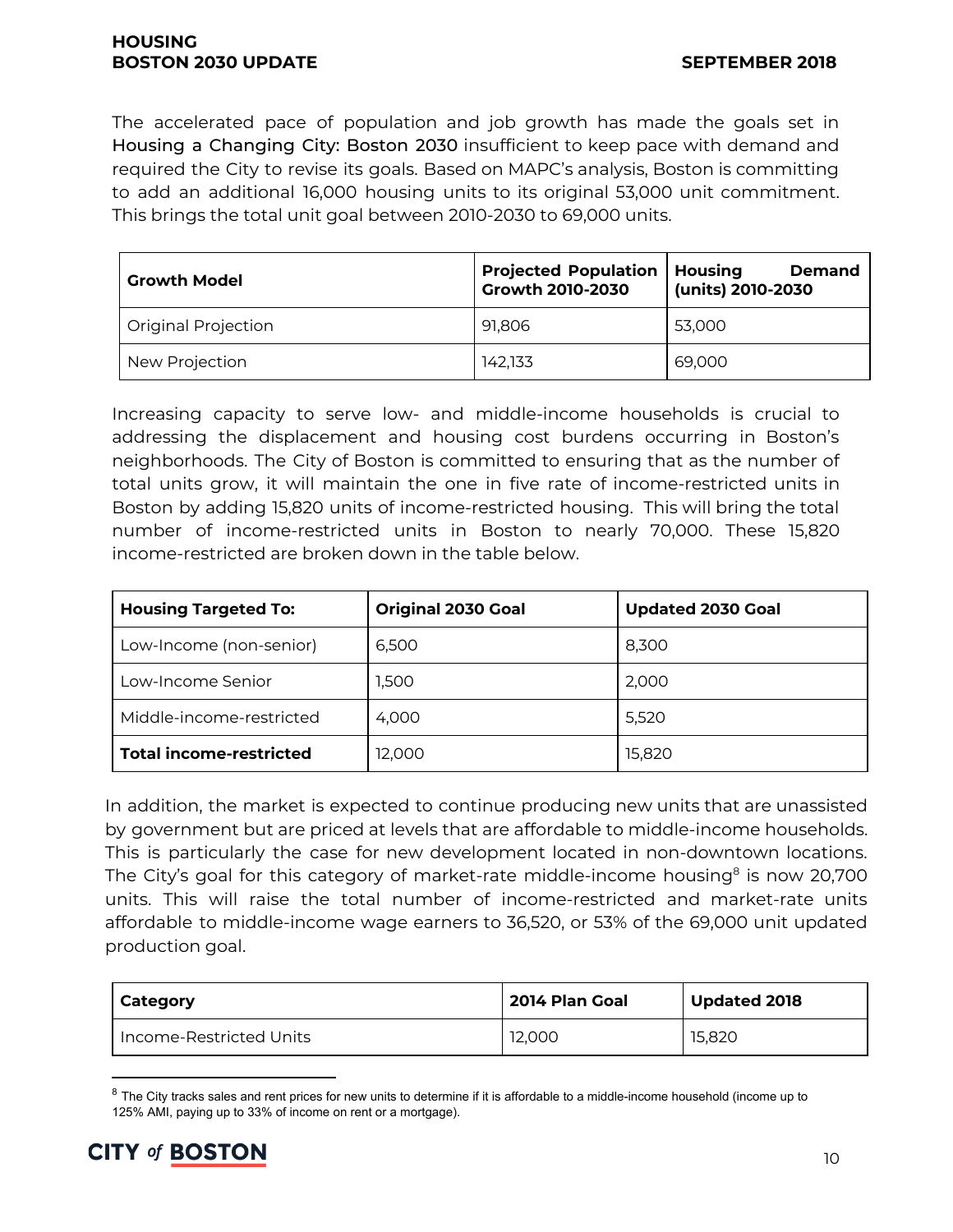| Market-Rate Middle-Income Units    | 16,000 | 20,700 |
|------------------------------------|--------|--------|
| Total (Restricted and Market-Rate) | 28,000 | 36,520 |
| Total % (of overall growth)        | 53%    | 53%    |

In addition to these production strategies, other interventions are needed to serve those most in need and make Boston more affordable. The following chapters will address these strategies and actions, including: preserving existing affordable housing, acquiring and converting market-rate buildings to affordable housing, creating more dorm beds to house students outside of the private rental housing market, providing housing assistance and stability to tenants, and increasing homeownership rates.

# **HOUSING BOSTON'S LOW INCOME (NON-ELDERLY) HOUSEHOLDS**

#### **Context**

Boston has more than 54,000 existing units of housing, or nearly one out of every five units in the City, that have an income-based restriction. The 2014 Housing Boston 2030 plan established a production goal of 53,000 new units with 23% of those units to be affordable and income-restricted. This update increases the overall production target to meet new accelerating population growth projections. The City is committed to continuing to target 23% of the new production as income-restricted units. The plan now calls for a new goal of 8,300 units of affordable housing targeted to low-income (non-elder) households.

Since beginning Housing Boston 2030, the City has permitted 2,085 low-income restricted rental units. Thirty percent, or 639 units, are restricted to extremely low-income households (30% of AMI), including 489 units set aside for Bostonians who have experienced homelessness. To reach the 8,300 unit goal by 2030, the City will need to create another 6,215 units affordable to low-income households. In addition, the City will continue to work with the Mayor's Disability Housing Task Force to ensure that units created meet the needs of low-income households with disabilities.

The new goal of 8,300 units also includes the commitment to support the acquisition of 1,000 units out the speculative market by 2030 under an expanded Acquisition Opportunity Program (AOP). This program converts unrestricted but affordable market-rate housing to long term income-restricted units, providing a cost effective method of increasing affordability while preventing displacement.

While Boston will continue to be a national leader in providing low income housing, the need for affordable housing is regional and will only be met when all communities throughout the greater Boston area work towards providing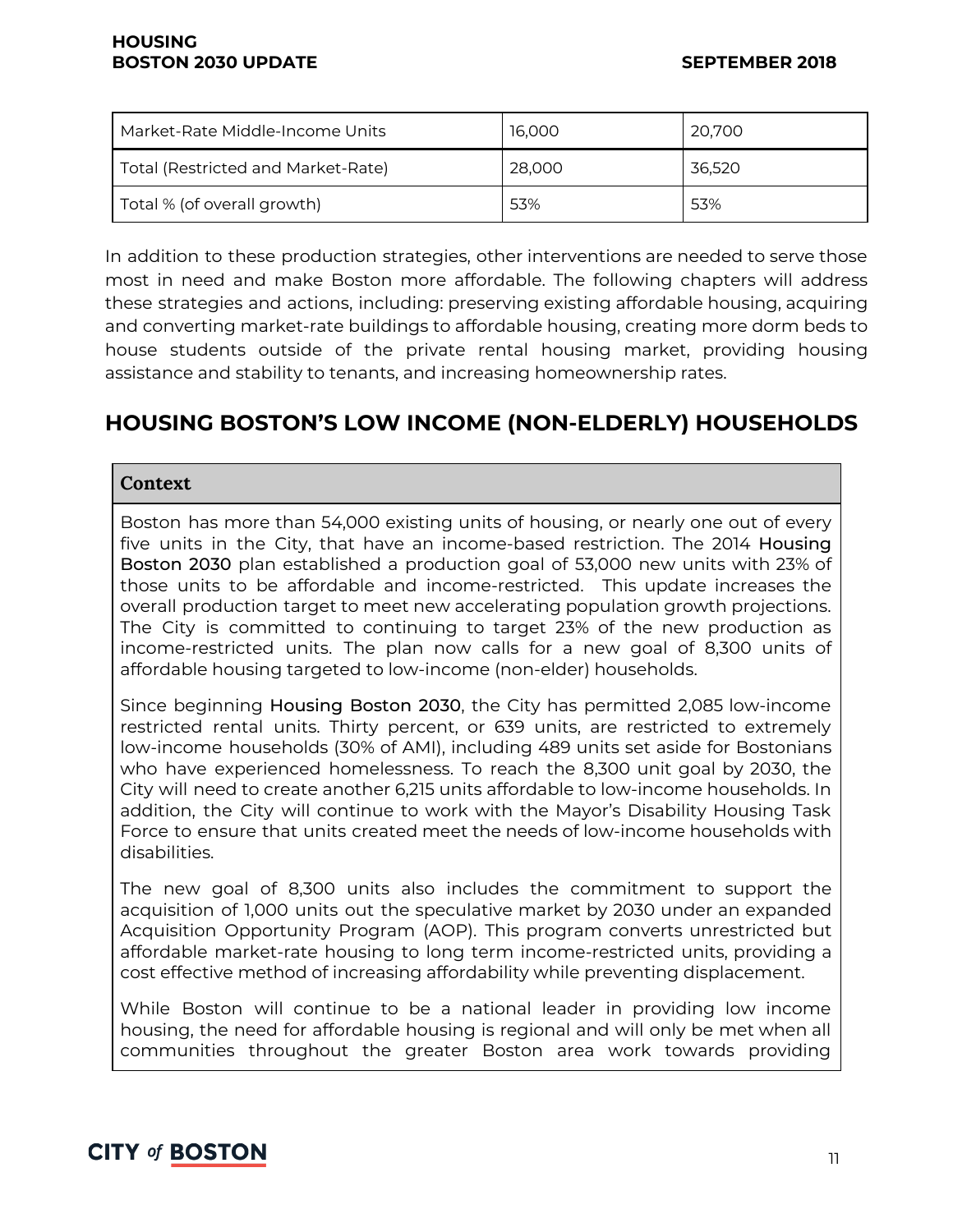affordable units for low-income residents. Therefore, Boston will continue to advocate for policies that advance low-income housing across all cities and towns.

#### **Goals**

- 1. Increase housing production for low-income, non-elderly households by creating 8,300 new low-income affordable housing units by 2030. (updated)
- 2. Ensure that 1,900 units are accessible to extremely low-income households. (updated).
- 3. Increase the ability of low-income and highly rent-burdened households to access new and turnover affordable housing units. (original)
- 4. Improve access to housing that will accommodate non-elderly persons with disabilities. (original)

#### **Actions**

- 1. Launch a 1,000 Homes campaign to expand efforts to acquire existing rental properties and convert them into permanent income-restricted housing for low- moderate- and middle-income tenants. (new)
- 2. Leverage additional project-based rental assistance for affordable housing developments to enhance and supplement the 10% Homeless Set-aside policy for developments, in order create additional units for extremely low income tenants. (new)
- 3. In conjunction with the BPDA, Office of Fair Housing, and the Mayor's Disability Housing Task Force, work to streamline and standardize the application process to improve access to units for disabled households. (new)
- 4. Support the BHA applications for Rent Subsidies and Certificates, such as Section 811, VASH, etc., which will increase the number of accessible units produced and affordable units available in Boston. (updated)
- 5. Prioritize cost-efficient, high-quality developments when selecting projects for City and State funding programs. (original)
- 6. Raise additional funds to support expanded low-income housing production (see Resources Chapter), while working with developers, real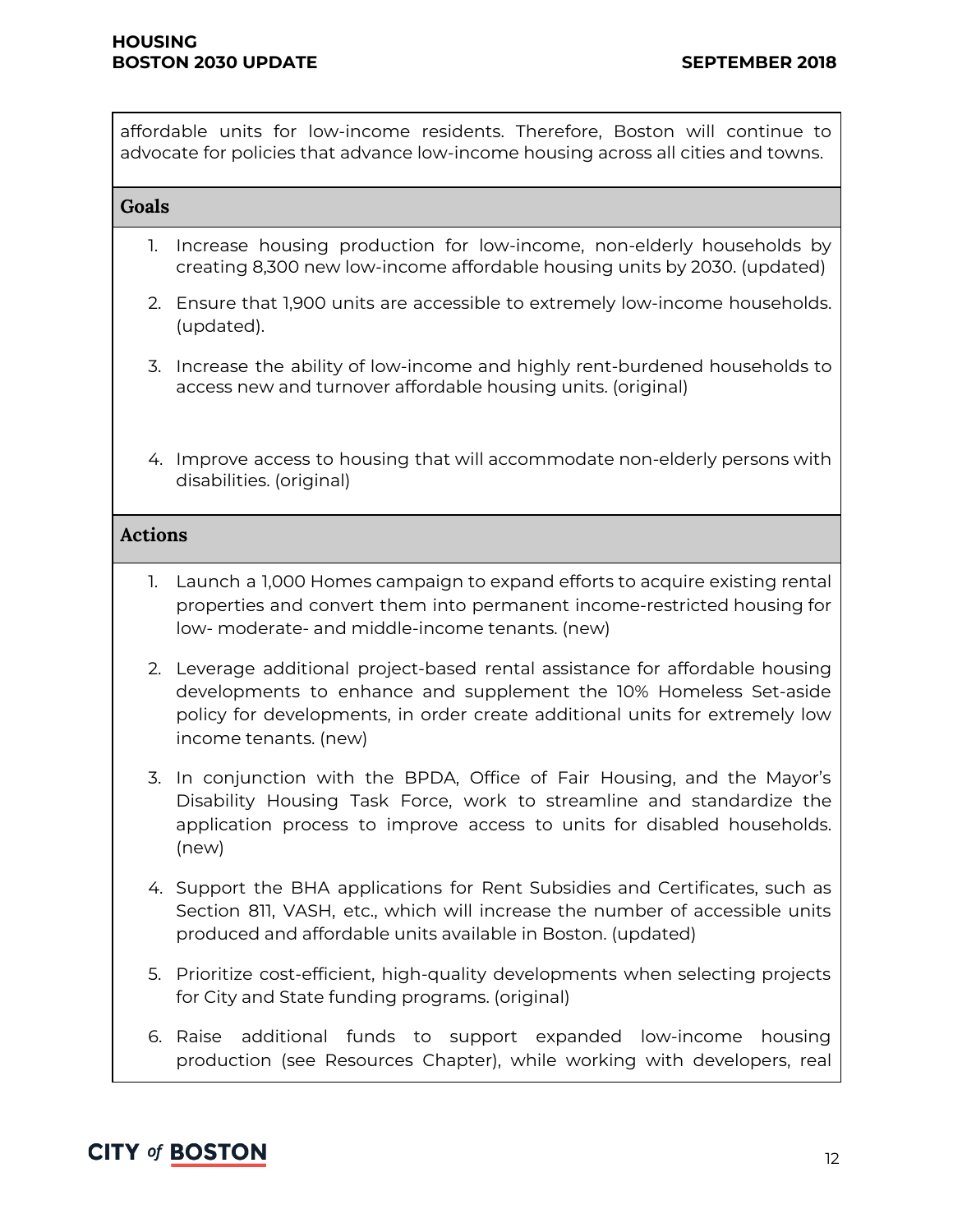estate professionals, and building trade representatives to reduce costs of affordable housing production. (original)

7. Work with housing advocates and other municipalities to create a regional housing plan to increase the supply of affordable housing in the Greater Boston region. (original)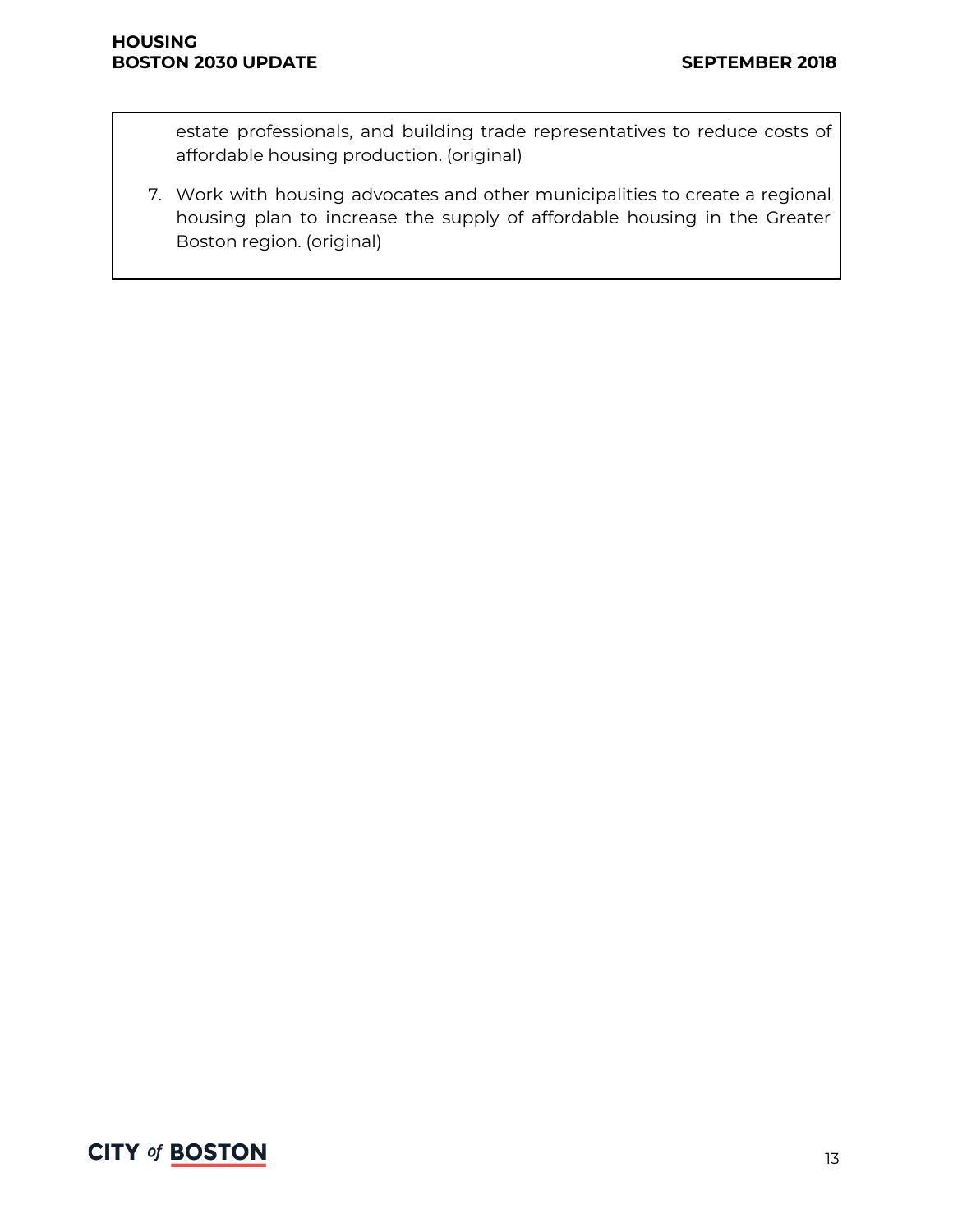# **PRESERVATION OF AFFORDABLE HOUSING**

#### **Context**

Preserving the existing affordable rental housing stock is critical to maintaining Boston's significant inventory of income-restricted housing. Boston has an obligation to protect the public investment that was used to create these units and to ensure safe, stable housing for Boston residents today and in the future.

Of the 54,000 income-restricted units in Boston, approximately 39,000 are privately owned rental units. The majority of those units have restrictions in perpetuity, have terms beyond 2030 or are owned by non-profits and not considered to be at risk. However, approximately 4,200 privately-owned units have income restrictions that expire before 2030. This includes units originally financed under the 13A Program that are at great risk of loss due to the end of the Program and market pressures. Boston remains committed to working on extending restrictions and preserving units for all at risk properties, ultimately protecting the low-income tenants. When preservation is not possible, Boston will work with its partners, both state and local, to ensure that the residents are safe and rehoused.

There are more than 12,000 income-restricted public rental housing units owned or operated by the Boston Housing Authority (BHA). The BHA continues its commitment to maintaining a 97 percent occupancy rate of this stock as set out in the Housing Boston 2030. These publicly owned units provide housing for many Boston's residents with the greatest need for low cost housing. Many of the units were built more than 50 years ago. The BHA has undertaken an ambitious and creative reinvestment strategy to redevelop approximately 4,500 units, which requires and deserves public support. A significant amount of capital investment will be required to redevelop and preserve these critically important units. Accomplishing this goal is likely to extend beyond the year 2030.

#### **Goals**

#### **Private Affordable Housing**

1. Retain at least 97 percent of all income-restricted rental housing units, including at least 85 percent of the 4,200 privately-owned affordable housing units most at risk of being lost. (updated)

#### **Public Housing**

- 1. Redevelop up to 4,500 BHA units through public-private development that generates resources via new market-rate housing added to BHA sites. (new)
- 2. Maintain 97 percent or higher occupancy rate in BHA housing. (original)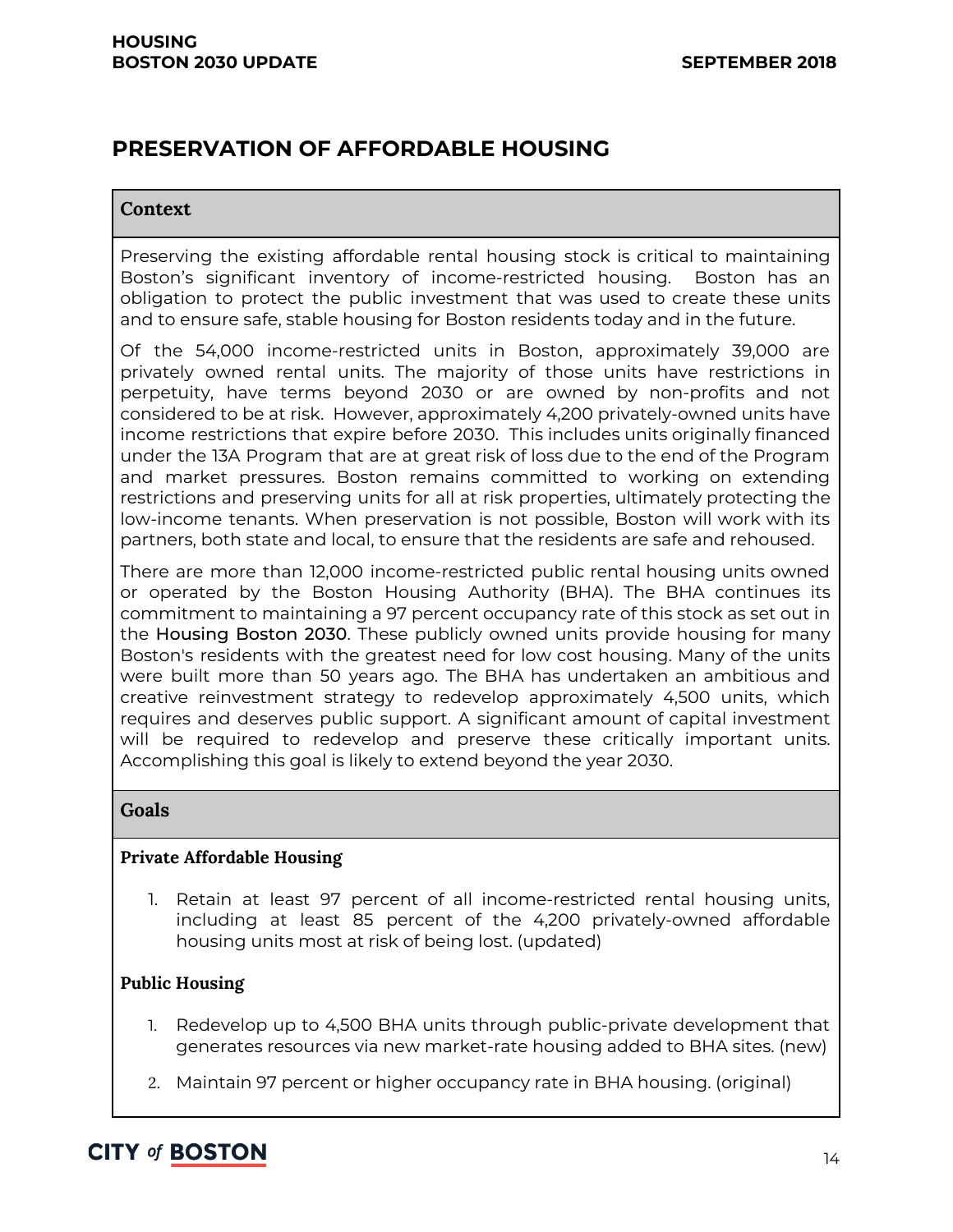3. Raise public awareness of the challenges faced by public housing while growing local support for a variety of preservation strategies. (original)

#### **Actions**

#### **Private Affordable Housing**

- 1. Grow the rental preservation resources for at-risk units, ensuring these limited resources are targeted to the most critical preservation activities. (updated)
- 2. Build capacity in non-profit programs that provide technical support and organization for tenants living in at-risk properties. (updated)
- 3. Continue aggressive preservation efforts for every unit of private affordable housing that is at risk for conversion to market rate. (original)
- 4. Work with State & Federal agencies, CEDAC, the non-profit community, and tenant advocates to refine and implement a comprehensive 13A preservation strategy, including a plan for rehousing assistance programs. (original)

#### **Public Housing**

- 1. Build neighborhood support for increasing mixed income housing at BHA sites in order to preserve and improve the existing public housing units. (new)
- 2. Partner with the Federal government to explore legislation to allow more flexibility between public and leased housing program funding. (original)
- 3. Develop site-by-site capital strategies for BHA properties that optimize assets and funding opportunities, including HUD's Rental Assistance Demonstration and Choice Neighborhoods programs. (original)
- 4. Diversify BHA's funding sources; linking new efforts to education, jobs and health programs. (original)
- 5. Continue to implement back-office efficiencies and technology enhancements at the BHA in order to reduce operating costs. (original)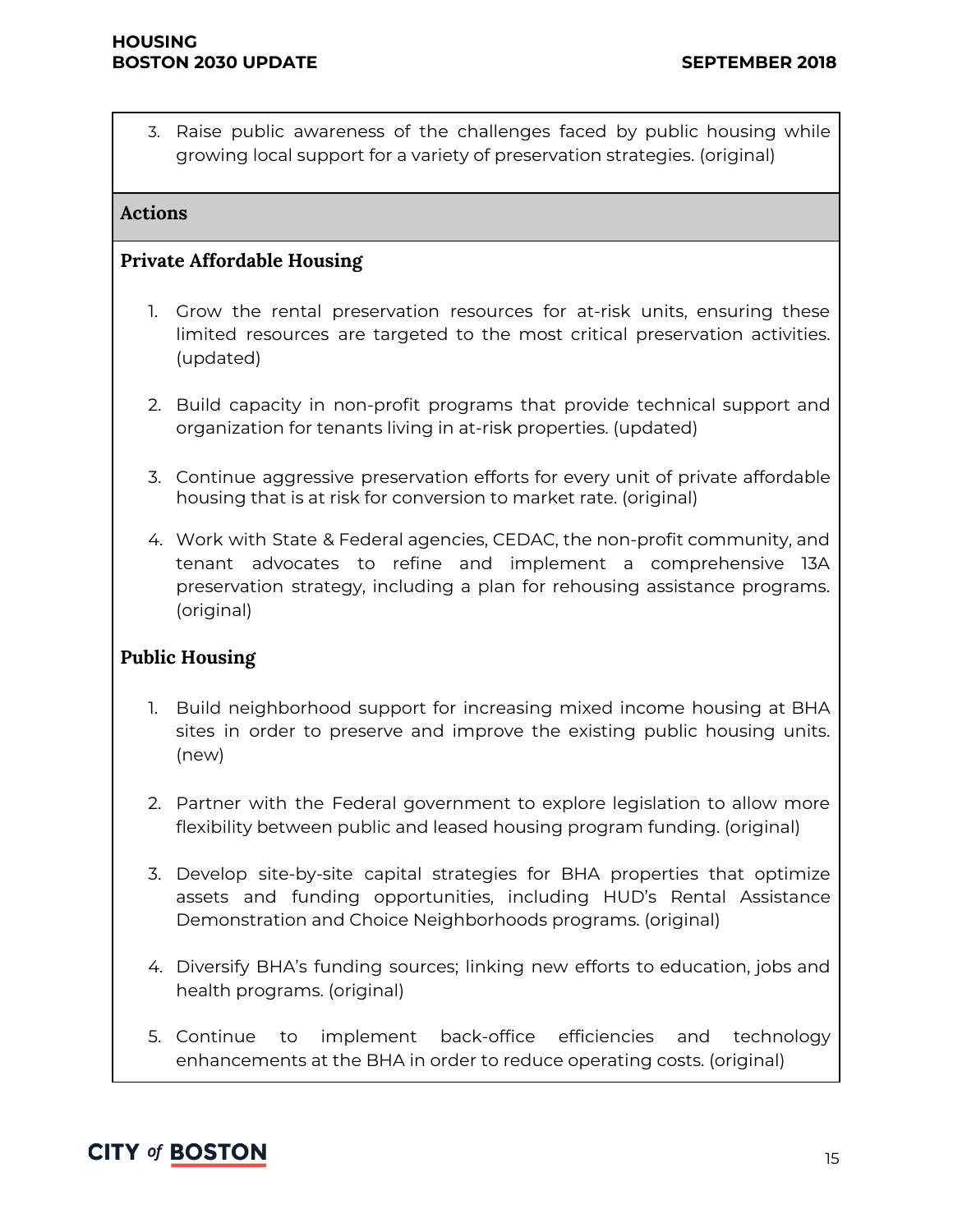### **BOSTON'S MIDDLE CLASS**

#### **Context**

Maintaining a strong middle class is critical to ensuring that Boston continues to be a thriving, diverse city where people want to live and employers want to locate. The original Housing 2030 Plan identified the growing challenges middle income households earning between \$50,000 and \$125,000 have in finding housing that is affordable to them. To address this, goals were established for the creation of two types of housing targeted to this group: income-restricted housing, and market rate housing determined to be affordable to middle-income households.

The original plan called for 20,000 units for the middle-class: 4,000 incomerestricted and 16,000 market-rate affordable. To date, the City has permitted 8,492 units that serve middle-income households, 113% of the target pace established in the plan. Of the units permitted, 2,761 are income-restricted -- that's halfway to the updated goal of 5,520 income-restricted units for the middle-class.

While overall efforts to create housing for the middle class are meeting the Housing Boston 2030 goals, there is a specific need to increase overall homeownership, and address the gaps in homeownership by income and for households of color. A series of goals and actions created to address homeownership are outlined in a new focused section of the Housing Boston 2030 plan.

Due to the fact that the City prioritizes most of its resources for low- and moderate- income households, many of the actions in this section are focused on efforts to encourage the private market to produce more housing that is naturally affordable to middle-income families, or income-restricted under the Inclusionary Development Policy.

#### **Goals**

- 1. Increase the goal for total middle-income housing production from 20,000 to 26,220 new units affordable to Boston's middle class. (updated)
- 2. Increase the creation of income-restricted middle income affordable units from 4,000 to 5,520. (updated)
- 3. Increase the target for market-generated middle-income housing from 16,000 units to 20,700 units. (updated)
- 4. Establish specific goals and actions for homeownership (see new Homeownership section). (updated)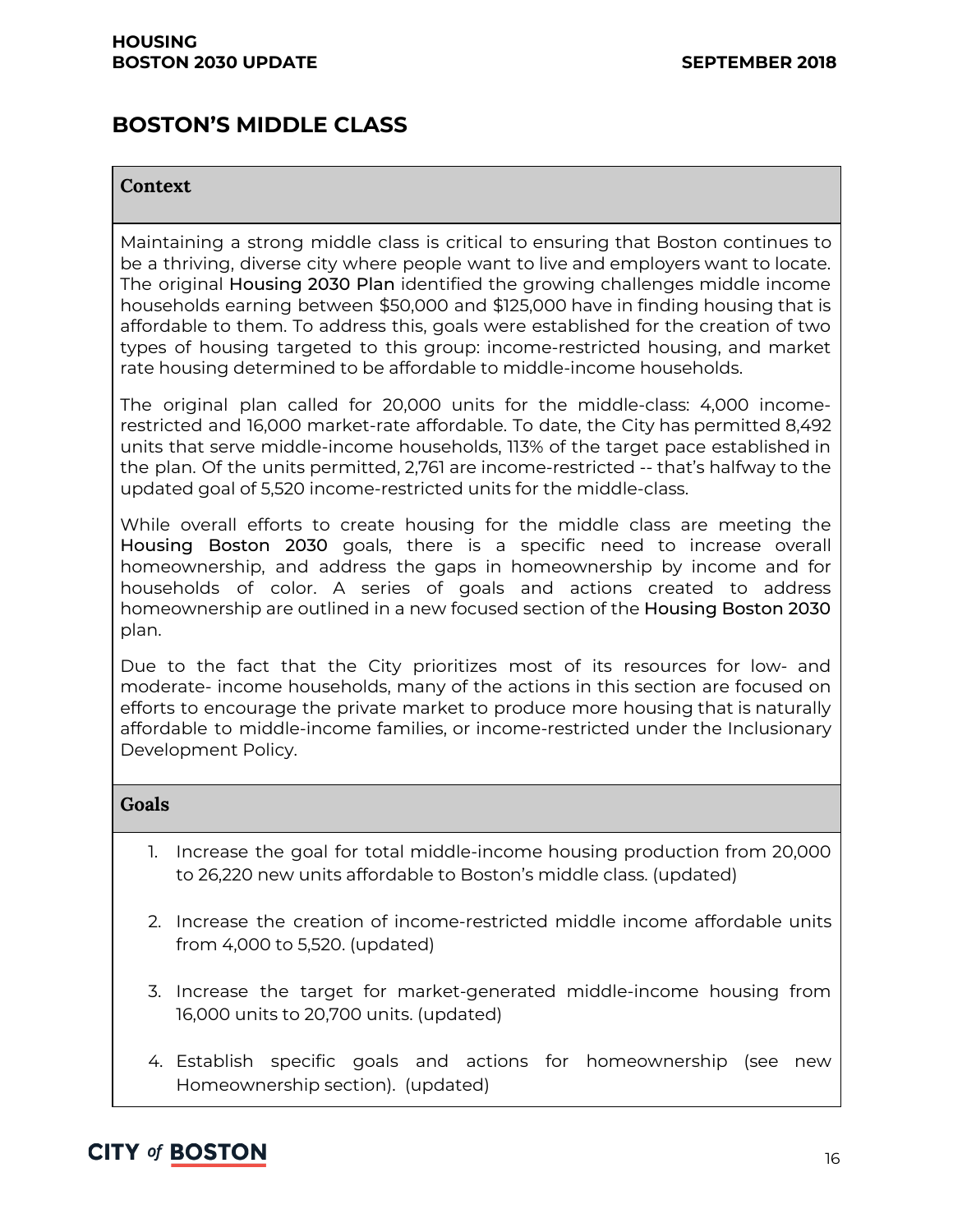#### **HOUSING BOSTON 2030 UPDATE SEPTEMBER 2018**

| Actions |    |                                                                                                                                                                                                                                                                                        |
|---------|----|----------------------------------------------------------------------------------------------------------------------------------------------------------------------------------------------------------------------------------------------------------------------------------------|
|         | 1. | Expand the Additional Dwelling Unit (ADU) pilot and implement a Compact<br>Living program citywide to create new, lower cost housing options. (new)                                                                                                                                    |
|         |    | 2. Assess the Inclusionary Development Policy to see if the City can increase<br>the number of middle-income units created through this policy, while<br>maintaining the feasibility of creating market rate housing for middle-<br>income households outside the downtown core. (new) |
|         |    | 3. Support projects and planning that creates additional density in locations<br>with good transit that are affordable to the middle class. (updated)                                                                                                                                  |
|         |    | 4. Continue to make improvements to the permitting process to help smaller<br>builders create more housing on small, privately-owned parcels. (updated)                                                                                                                                |
|         |    | 5. Work with building trades to reduce construction costs in developments<br>that are producing middle-income priced housing. (original)                                                                                                                                               |
|         |    | 6. Pilot time-limited tax relief to developers building middle-class housing.<br>(original)                                                                                                                                                                                            |
|         |    | 7. Identify and make available City- and State-owned real estate to build<br>mixed-income housing. (original)                                                                                                                                                                          |
|         |    |                                                                                                                                                                                                                                                                                        |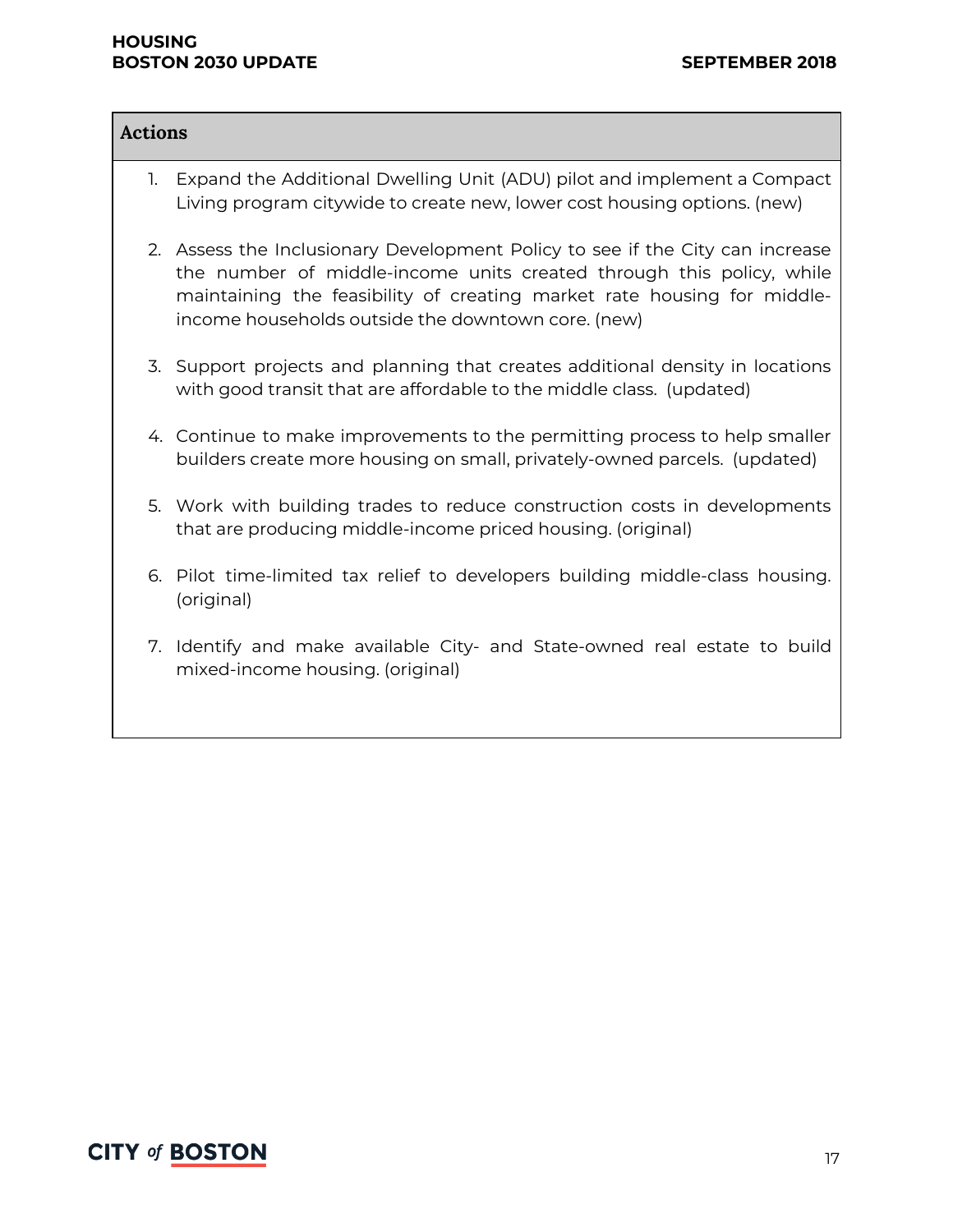### **HOUSING BOSTON'S SENIORS**

#### **Context**

Bostonians over age 65 comprise the City's fastest growing demographic group, and both renters and homeowners face significant barriers to housing stability. Seniors who rent are more likely to become rent-burdened, while senior homeowners face the challenges of maintaining aging homes. In addition, older persons of color face specific housing disparities: 31 percent of African American Bostonians over 65 years are paying more than 50 percent of their income on housing costs, compared to 23 percent of the same age group of white households.

While the City increases the availability of affordable options for seniors, ensuring that the right housing units are accessible to those in need is also a key challenge. Boston must work to ensure secure, welcoming, and accessible housing for specific groups, such as LGBTQ elders and seniors who are disabled.

A key challenge in producing senior units has been funding. The federal 202 program--a long-standing and critical resource for senior development--ended in 2011. This has significantly hampered Boston's ability to meet its senior housing goals. In the face of this challenge, the City has made 92,000 square feet of City-owned land available to stimulate production. This action is supporting 476 new units in three new senior housing developments, 345 of which are complete, and 131 are currently in the pipeline.

Market rate production for senior units has also been lower than expected, with only 100 units permitted to date. There are indications that developers are catering to older Bostonians, particularly younger seniors, without age-restricting their buildings. Given this reality, the 3,500 unit goal for market rate senior production from the original plan has been rolled into the overall production target.

The City is also committing to work with the development and senior advocacy community to create better downsizing options and tools for senior homeowners interested in converting their home equity into housing that is more affordable and physically better suited to their needs. The Housing Innovation Lab is also advancing efforts to help seniors remain in their homes affordability, promoting intergenerational living and senior home share programs.

#### **Goals**

1. Maintain the historic pace of low-income senior housing production, creating 2,000 new low-income senior housing units. (updated)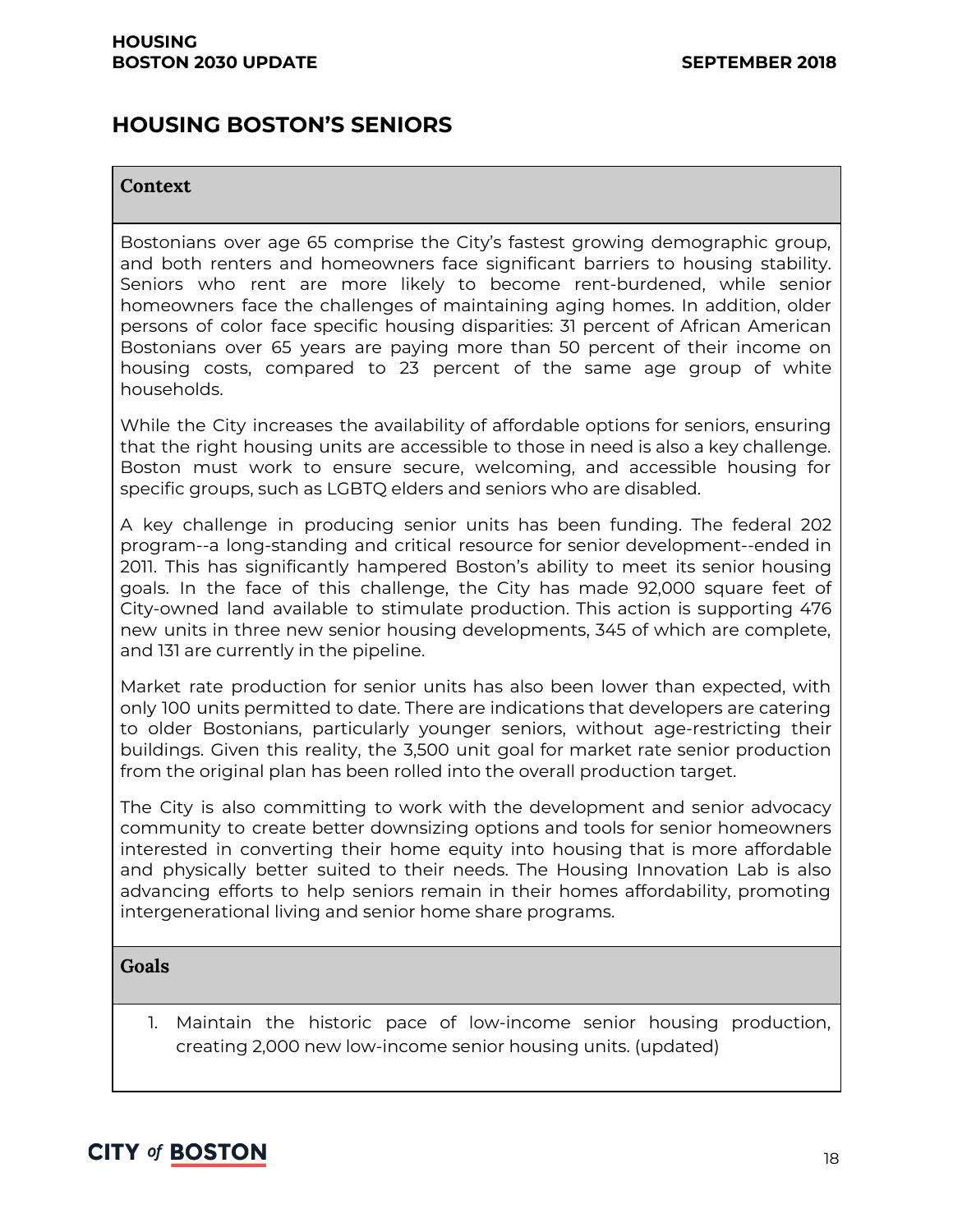2. Provide increased housing stabilization and support services to seniors who wish to remain in their current housing and assist those who need to find a more accessible, supportive setting. (updated)

#### **Actions**

- 1. Expand efforts to use innovative housing solutions to house seniors including senior "home share" programs and the "Additional Dwelling Unit" program pilot which is based on the more traditional model for "in-law" apartments. (new)
- 2. Utilize City-owned land and buildings for the creation of affordable agerestricted housing as part of the Mayor's Housing Innovation Lab's effort to combine housing and public assets. (updated)
- 3. Explore development models and zoning options in Main Street areas that provide incentives for the construction of senior housing. (updated)
- 4. Strengthen the partnership between healthcare providers and housing developers including work to identify revenue sources for senior housing creation. (updated)
- 5. Continue to support the Senior Housing Assistance Network to better connect seniors with available housing stabilization services, including advocacy, housing search, counseling, assistance with applications, and increased access to benefits. (updated)
- 6. Identify new sources for the creation of affordable senior housing and support services, including expanded City and State resources; work with the Federal government to restore Federal resources (original)
- 7. Provide Senior Energy Retrofit Loans to low-income seniors. (original)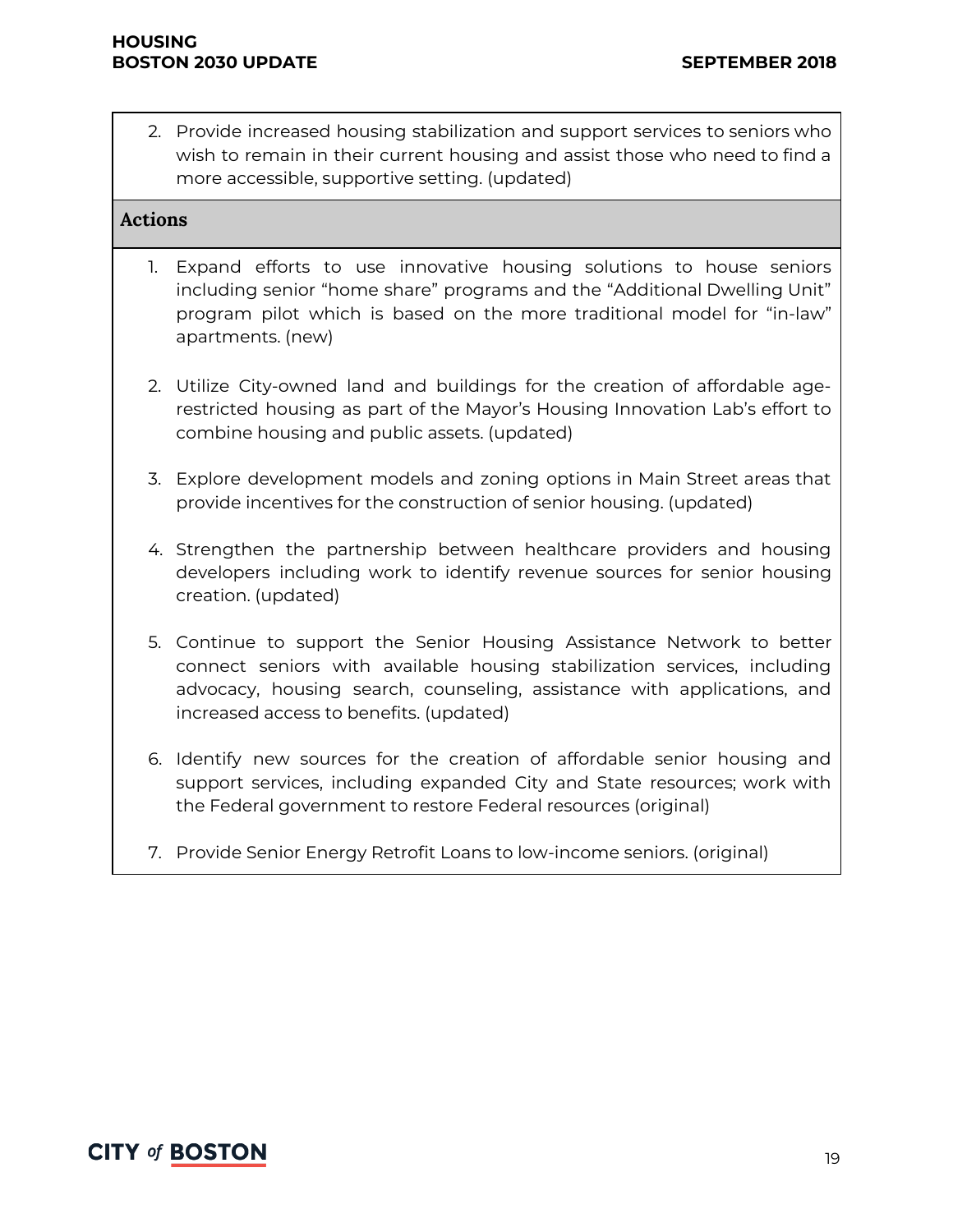### **HOUSING BOSTON'S STUDENTS**

#### **Context**

Boston's world-renowned colleges and universities provide the city and region with unparalleled cultural resources, a thriving economic engine, and a talented workforce. However, the more than 147,000 students enrolled in Boston-based undergraduate and graduate degree programs place enormous strain on the city's residential housing market, contributing to higher rents and housing costs for Boston's workforce.

Since issuing Housing A Changing City: Boston 2030 in 2014, the Walsh Administration has been focused on mitigating the impacts Boston's students place on the housing market and instituting policies to keep students safe and neighborhoods stable. Mayor Walsh has hosted four convenings of the area's college and university presidents to discuss higher education in Boston, and student housing has been a focus at each. Through the Institutional Master Planning process, the City and the BPDA have continued to enforce and strengthen commitments to student housing creation.

To date under Mayor Walsh's plan, more than 7,000 new dorm beds have been created or are in construction. The pipeline of site specific future dormitory beds stands at 1,500. However, this pipeline will need to expand in order to stay on pace and achieve the goal of 18,500 new dorm beds by 2030.

Students have long placed pressure on housing markets in the diverse neighborhoods of the Fenway, Mission Hill, and Allston/Brighton, but the growth of universities in the past twenty years has increased the pressure on housing markets across the city. Addressing the shortage of dorms is necessary to stabilize rents, reduce absentee ownership, and increase homeownership.

This 2018 update also clarifies that the original goal of reducing the number of undergraduate students living off campus in Boston's rental housing market will result in less than 12,000 undergraduates in Boston's private rental housing market by 2030--approximately a 50 percent reduction from 2014.

#### **Goals**

- 1. Reduce the number of undergraduates living off campus and participating in Boston's rental housing market by approximately 50 percent, to less than 12,000 undergraduate students. (updated)
- 2. Create 18,500 new student housing dorm beds (both undergrad and graduate) to mitigate the impact students place on Boston's housing market. (updated)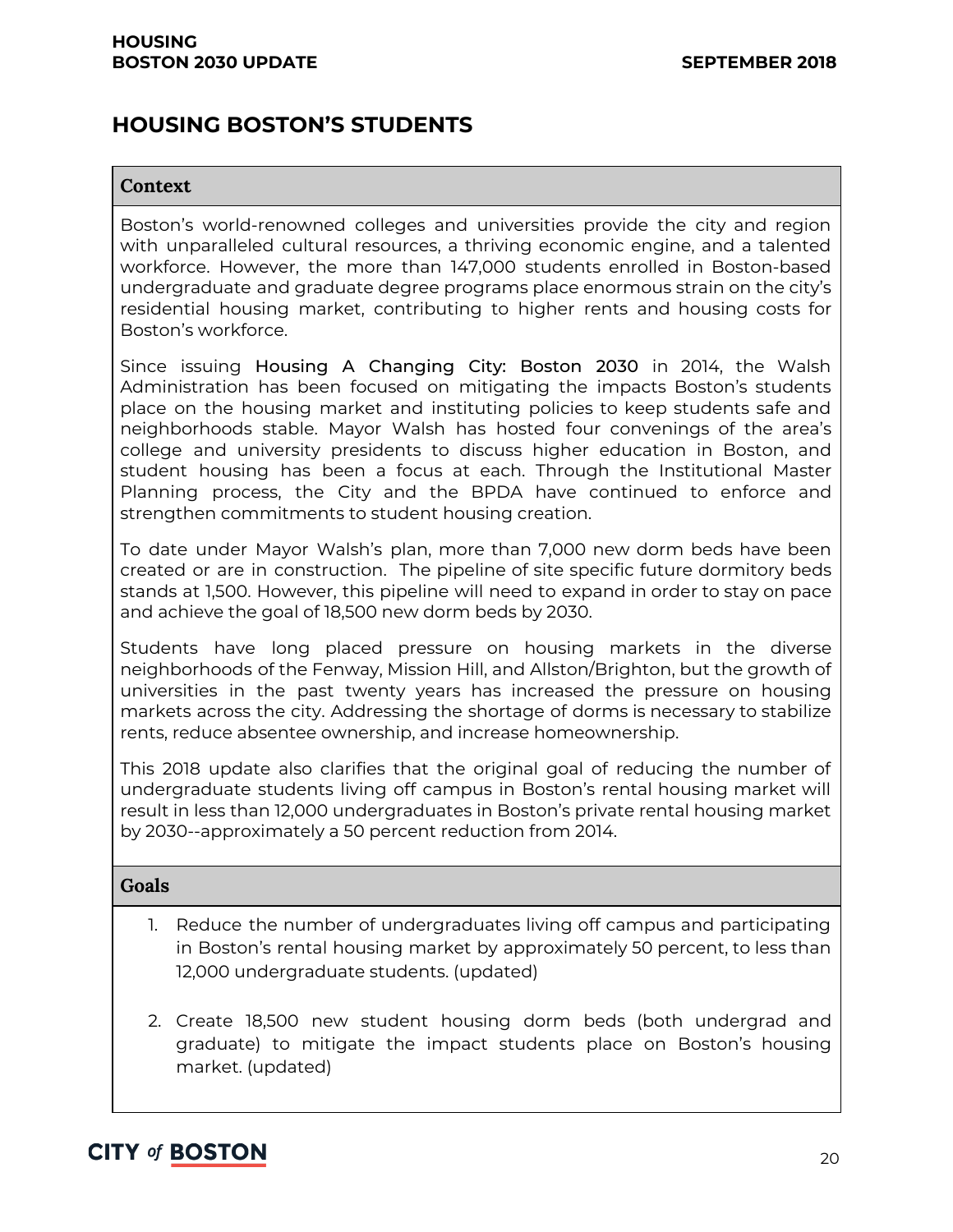3. Improve living conditions for off-campus students through vigorous enforcement of housing codes and improved communication with students and families. (original)

#### **Actions**

- 1. Accelerate efforts to promote public-private partnerships to create off-campus dorms and student villages to expand the pipeline of future dorm development. (updated)
- 2. Continue to provide students and families access to information about private landlords and specific properties via tools like RentSmart.Boston.Gov and other platforms. (updated)
- 3. Partner with colleges and universities to set specific student housing commitments, creating clear plans and timetables for every institution to achieve its housing goals. (original)
- 4. Work with the community to establish approved locations for both on- and off-campus student housing facilities. (original)
- 5. Work collaboratively with Greater Boston area college leaders and mayors to address student housing issues in the region. (original)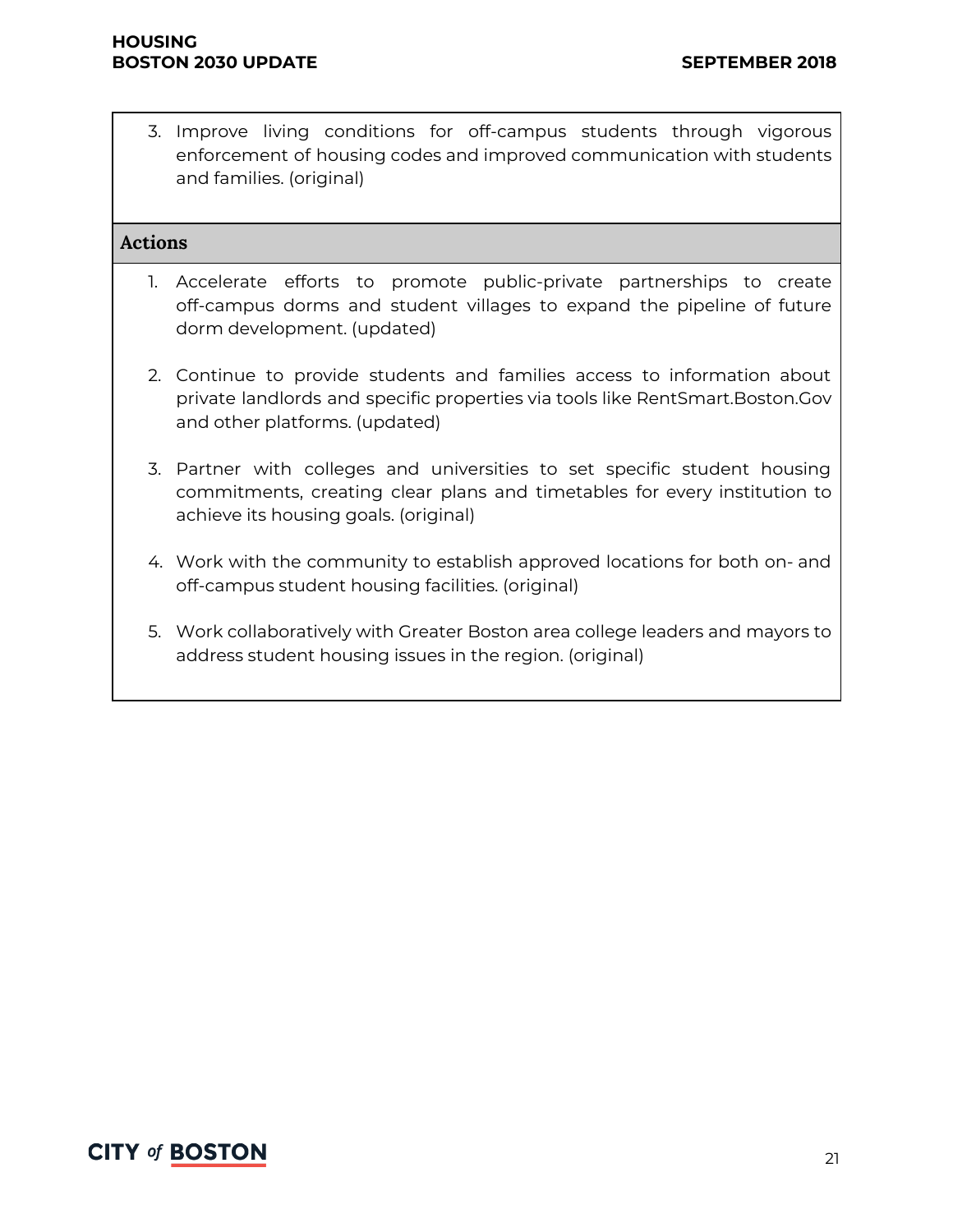# **FAIR HOUSING AND EQUITY**

#### **Context**

In the original Housing Boston 2030 document, references to fair housing issues and specific fair housing actions appeared in various sections of the document. The City of Boston believes, however, that the need for coherent and comprehensive treatment of fair housing issues is too central to the work of this housing plan to remain decentralized. All Fair Housing and Equity work will now be aggregated in this new chapter and will be consistent with the analysis, priorities and goals of the Department of Housing and Urban Development (HUD) required Assessment of Fair Housing that DND, the BHA, Fair Housing & Equity, and many community organizations and advocates have undertaken for more than a year.

The City of Boston had hoped to have this document available to draw on and inform this chapter, but unfortunately, due to a recent decision by HUD to withdraw the Local Government Assessment Tool, work on the HUD Assessment of Fair Housing has been halted. This is not the final word on that report, however. The City of Boston and the BHA have committed to completing an assessment of fair housing, and have hired a consultant to help produce a more readable, streamlined and action-oriented fair housing plan than the HUD-required Assessment. Once that plan is completed, the relevant goals and actions will be incorporated as appropriate into both the City's HUD Consolidated Plan and into this Housing Boston 2030 Update. In the meantime, the City will continue to take actions to affirmatively further fair housing.

#### **Actions**

- 1. Complete and publish Boston's Fair Housing Assessment and Action Plan. (new)
- 2. Seek approval to implement a rent burden preference to ensure that affordable housing units serve those with the greatest need. (new)
- 3. Continue investments in Metrolist to create a one-stop portal for make it easier for residents to apply for affordable housing opportunities. (updated)
- 4. Address the backlog of Fair Housing Marketing Plans and put in place procedures to streamline the affirmative marketing process. (updated)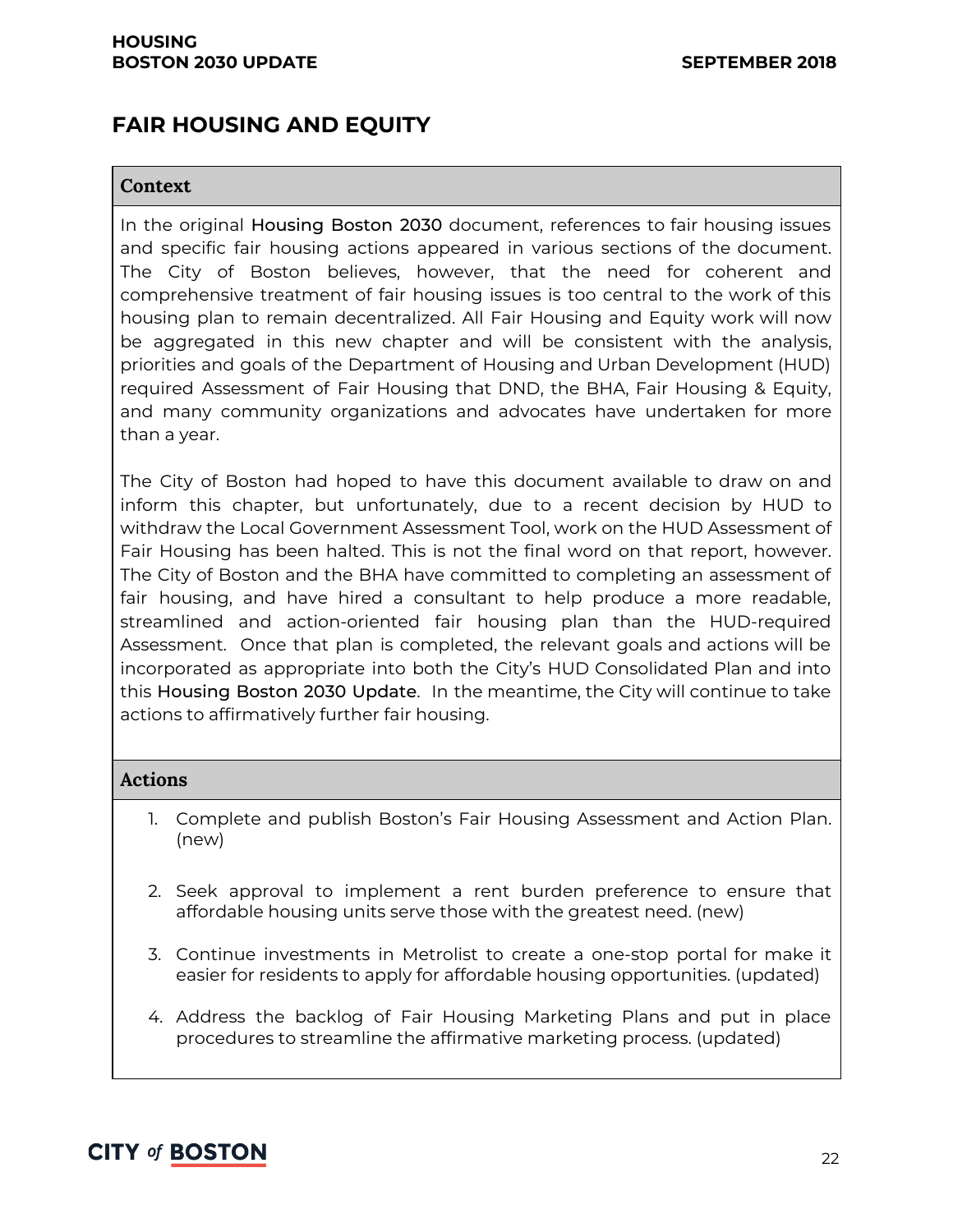# **PREVENTING DISPLACEMENT AND SUPPORTING HOUSING STABILITY**

#### **Context**

While growing Boston's housing stock is critical to a more affordable housing market, it is equally critical that multiple strategies be used to mitigate the displacement of low- and moderate-income households. To that end, Mayor Walsh announced the creation of the Office of Housing Stability (OHS) in 2016. The work of OHS, other City departments, and external partners to prevent displacement and ensure housing stability is elevated in this plan through the creation of this new section, with updated goals and actions below.

Preventing displacement requires strategies on multiple levels. Tenants in housing crisis need direct legal and financial assistance, dedicated housing search support, landlord-tenant mediation, and assistance to access the network of housing supports across the City and the State. In addition, the City, non-profit tenant advocacy organizations, and the real estate community must continue to work on policies and legislation that reduce displacement. Mayor Walsh filed a series of bills in the 2017-18 legislative session aimed at preventing displacement by providing a right to legal counsel in eviction, a right for tenants to purchase foreclosed properties, real-time tools to track evictions, and tax relief incentives for landlords who keep properties affordable. While the State did not pass any of these laws, these efforts have laid the groundwork for new ideas and action in the 2019 session.

Since OHS' inception there has been an 8.3% decrease in eviction cases filed and an 18.6% decrease in evictions executed. While this trend is positive, there is more work to be done to reduce evictions and to track and understand informal evictions. To that end, the City has created an Eviction Working Group to focus on an action plan to reduce evictions and promote stable tenancies. This group will begin its work this fall, with an anticipated report in 2019.

In addition to evictions, broader displacement occurs when households can no longer afford housing prices in their neighborhoods. Boston's competitive housing market has put average rent prices for units on the 2017 rental market at approximately \$2,300, and sales prices at approximately \$600,000.<sup>9</sup> Such high prices mean that households are putting more of their income than they can afford towards housing costs, leaving less for expenses like food, child care, and savings. Of high concern for displacement are the 34,608 households who are low-income renters that are severely rent burdened. To that end, the City must

<sup>&</sup>lt;sup>9</sup> Source: Rental Beast; MLS; The Warren Group

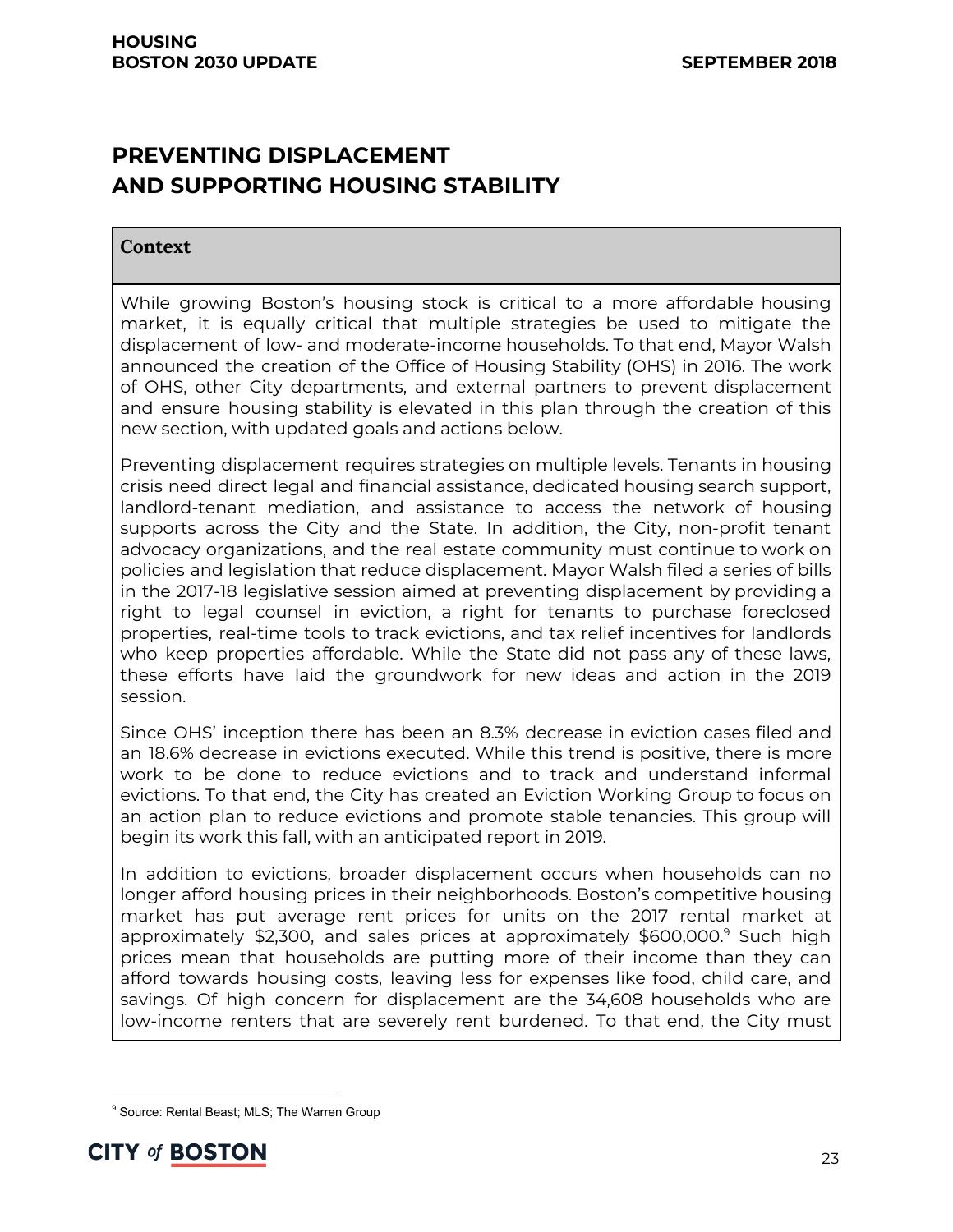continue to build and preserve income-restricted housing and ensure that the households who are most at risk can access this important housing resource.

#### **Goals**

- 1. Prioritize the creation of income-restricted affordable housing to protect Bostonians from the pressures of the housing market and bring the total number of affordable housing units in Boston to 70,000 by 2030. (new)
- 2. Reduce the annual eviction rate in Boston through the creation of the Eviction Prevention Task Force that will focus on tenancy preservation and develop a report of actionable recommendations in 2019. (new)
- 3. Mitigate impacts of gentrification through targeted homebuying programs, strategic acquisitions, community land trusts and cooperative housing, tenant assistance, and expanded outreach to seniors. (updated)

#### **Actions**

#### **Development Actions**

- 1. Expand the use of the Acquisition Opportunity Program and other efforts to acquire 1,000 market rate rentals and convert them to affordable housing units with long-term affordability restrictions. (new)
- 2. Impose restrictions on practices which take units out of the housing market and drive up costs (e.g., short term rentals) (new)
- 3. Create preferences in housing lotteries so that Bostonians facing the highest degree of displacement pressure and housing cost burden have a priority status. (new)
- 4. Include a "Development without Displacement" selection criteria in all appropriate RFP's for residential development on City owned land which evaluates the track record of the developer in preventing evictions as well as promotes redevelopment of the site in a way that will benefit local community members (new)

#### **Tenant Support and Protection Actions**

5. Convene an Eviction Prevention and Tenant Stability Working Group to establish goals, understand best practices and implement strategies. (new)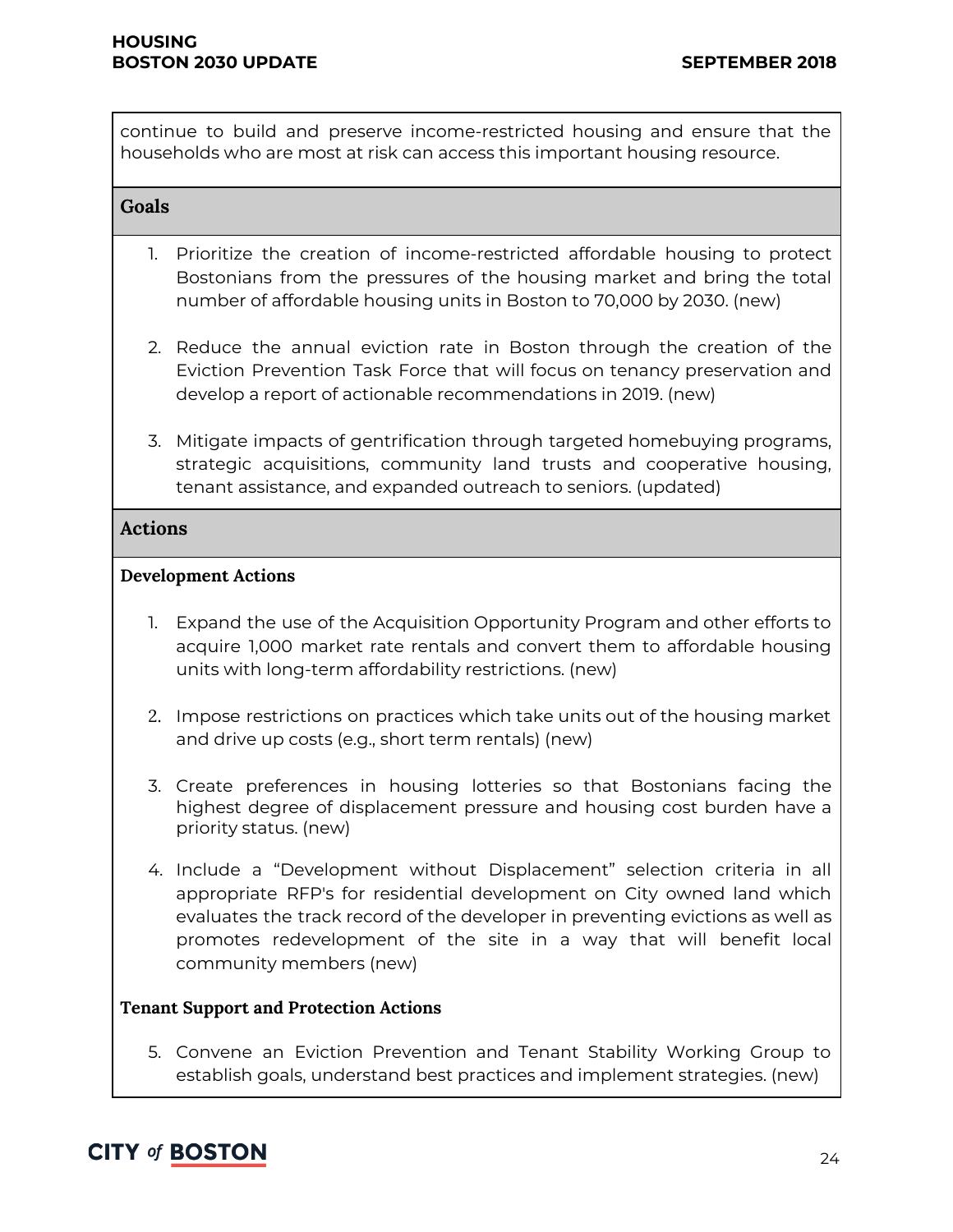- 6. Explore methodologies to better measure and track displacement trends within neighborhoods. (new)
- 7. Explore meaningful enhancements to tenant protections through legislative action. (new)
- 8. Create guides, toolkits and education materials to assist tenant stabilization and increase access to housing resources. (new)
- 9. Work with the largest property owners of both market and affordable housing to introduce strategies to preserve tenancies and prevent unnecessary evictions. (new)
- 10. Establish stronger mechanisms to understand the availability and risks of "Naturally Occurring Affordable Housing" in the rental market, as it provides moderate income households good housing options without the use of public subsidy. (new)
- 11. Continue improvements to application processes so as to expand access to income-restricted units, in conjunction with the Metrolist. (new)
- 12. Work with smaller landlords to establish tools and strategies to make it easier to help them keep their tenants in place. (new)
- 13. Establish partnerships between the health care and housing development community to create programs that connect housing with health outcomes. (new)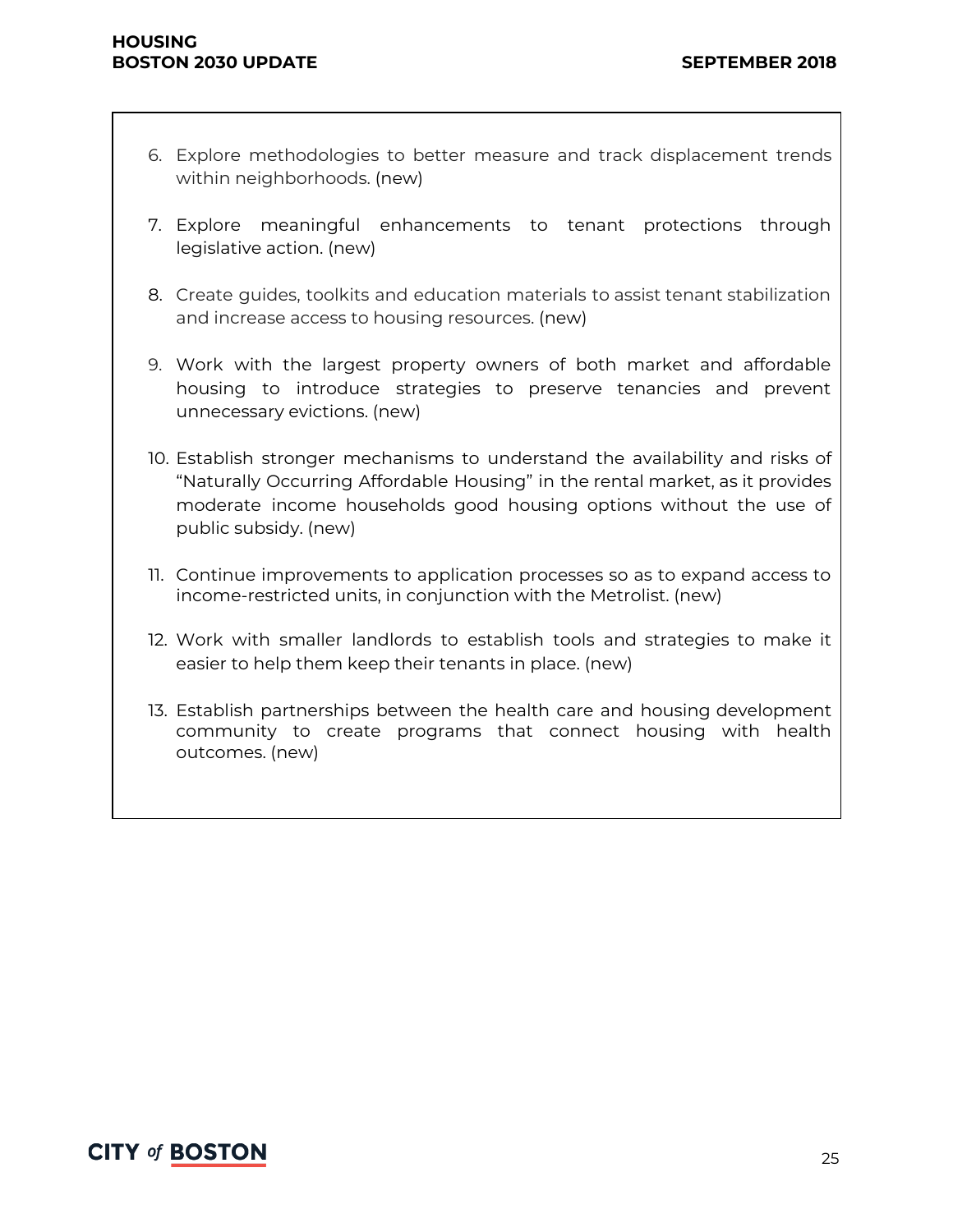### **INCREASING HOMEOWNERSHIP**

#### **Context**

Boston's homeownership rate is historically lower than the national average for cities of comparable size, with 35% of Bostonians owning their homes. This is in part due to Boston's housing stock, which is largely multifamily. Still, this homeownership rate is disproportionately low for households of color. While 44% of Boston's white, non-Hispanic households are homeowners, only 16% of Hispanic/Latino households, 26% of Asian households, and 29% of Black/African American households are. This is not just a Boston phenomenon; 67% of Massachusetts white households are homeowners, but only 25% of Hispanic/Latino households, 52% of Asian households, and 33% of Black/African American households are.

It is crucial that more Bostonians be able to own their own homes not only because homeownership provides long term housing stability, but also because homeownership is a significant means of wealth-creation in the US. Therefore, addressing disparities in homeownership will also serve to address the wealth gap and help make Boston a more equitable city.

The City is committed to assisting more households become homeowners. The City's homebuyer programs are only available to moderate and middle income homebuyers (households making less than 120% of area median income) so that resources are targeted for those who need it most. Approximately 70% of families accessing City of Boston first time home buyer financial assistance are families of color. To expand homeownership opportunities and better address inequities, Mayor Walsh created a Barriers to Homeownership Working Group to identify the challenges faced by specific demographic groups, including low- and middle-income families, families of color, recent immigrants, and veterans. The group is charged with developing recommendations and initiatives aimed at providing more homeownership opportunities for those groups.

Because increasing homeownership is such an important part of the City's overall plan, in this 2018 Update, the City of Boston has elevated this important issue to be its own section of the overall policy with appropriate goals and actions following.

#### **Goals**

1. Reduce barriers to affordable homeownership and increase opportunities for homeownership, particularly for low- and middle-income families and families of color. (new)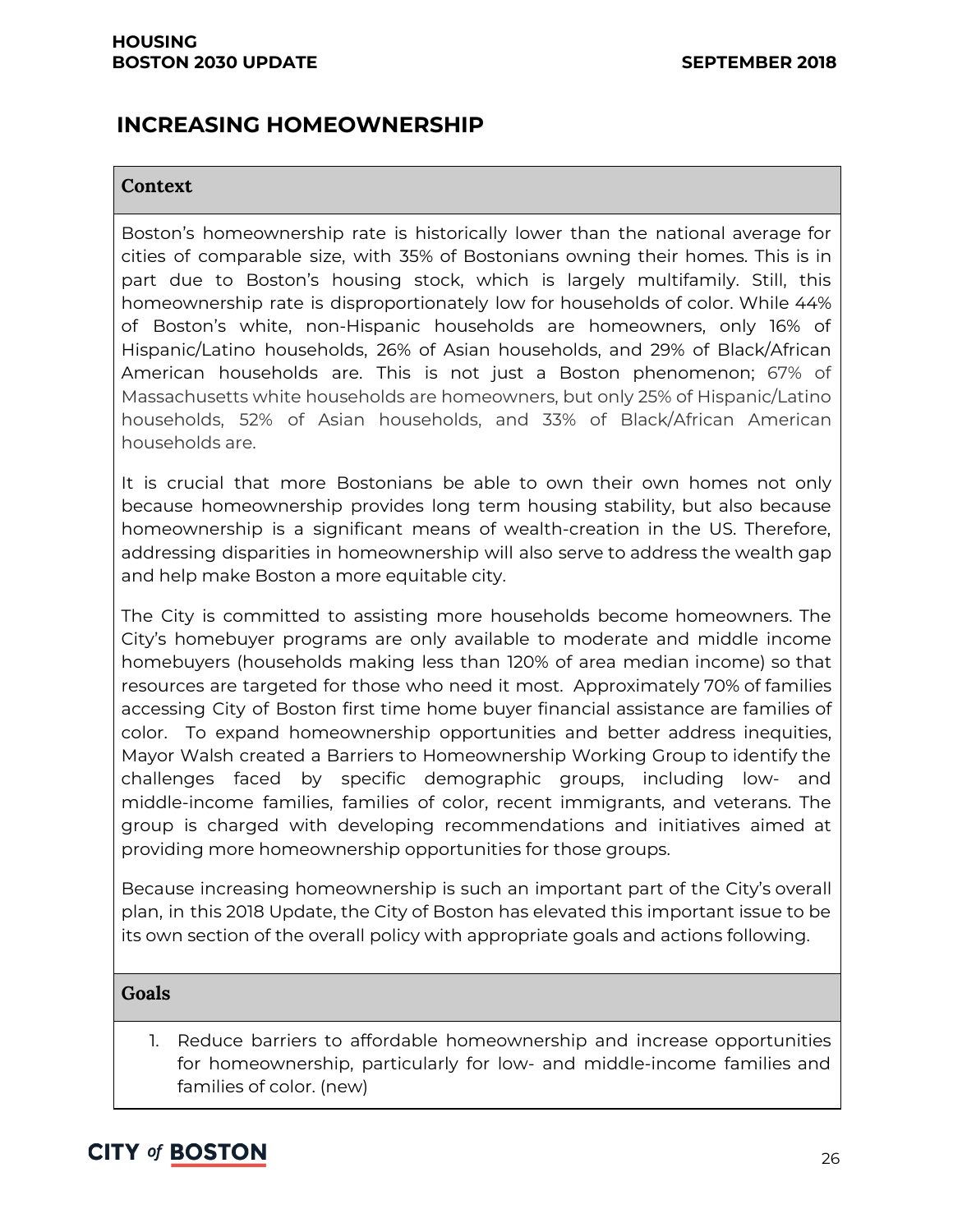- 2. Work with non-profit and lending partners and the Massachusetts Community Banking Council to increase lending and ensure equal access to affordable home mortgages for families of color. (updated)
- 3. Reduce the number of foreclosures on owner-occupant homeowners to fewer than 20 per year. (updated)

#### **Actions**

- 1. In partnership with lenders like MassHousing and MHP, create lower interest mortgage products that would allow more low and moderate income homebuyers to afford a home in Boston. (new)
- 2. Make more City resources (e.g., Linkage, IDP Funds, and CPA and larger land packages) available to create income-restricted homeownership units, and advocate that some State resources be made available for homeownership; explore alternative forms of ownership such as community land trusts and cooperatives to boost the rates of stable, resident controlled housing. (new)
- 3. Track the number of middle-income units created by ownership type (rental/homeownership) as part of the Housing 2030 reports. (new)
- 4. Expand homebuyer education and counseling programs including: additional classes and support for those needing credit repair/help, with a focus on immigrant families and families of color; institute a buyer-broker pilot program at one or more nonprofits to help "graduates" of home buying classes; expand one-on-one counseling services; and create new outreach materials and classes that assist new immigrants overcome the language, credit, and other barriers to homeownership. (updated)
- 5. Strengthen foreclosure prevention and assistance programs by offering counseling through non-profit legal agencies. (updated)
- 6. Continue to work with banks and community groups to convert bank owned properties into new affordable homes. (updated)
- 7. Expand and enhance the City's homebuyer assistance programs to meet the original goal of assisting 5,000 middle-income homebuyers to purchase their first home. (updated)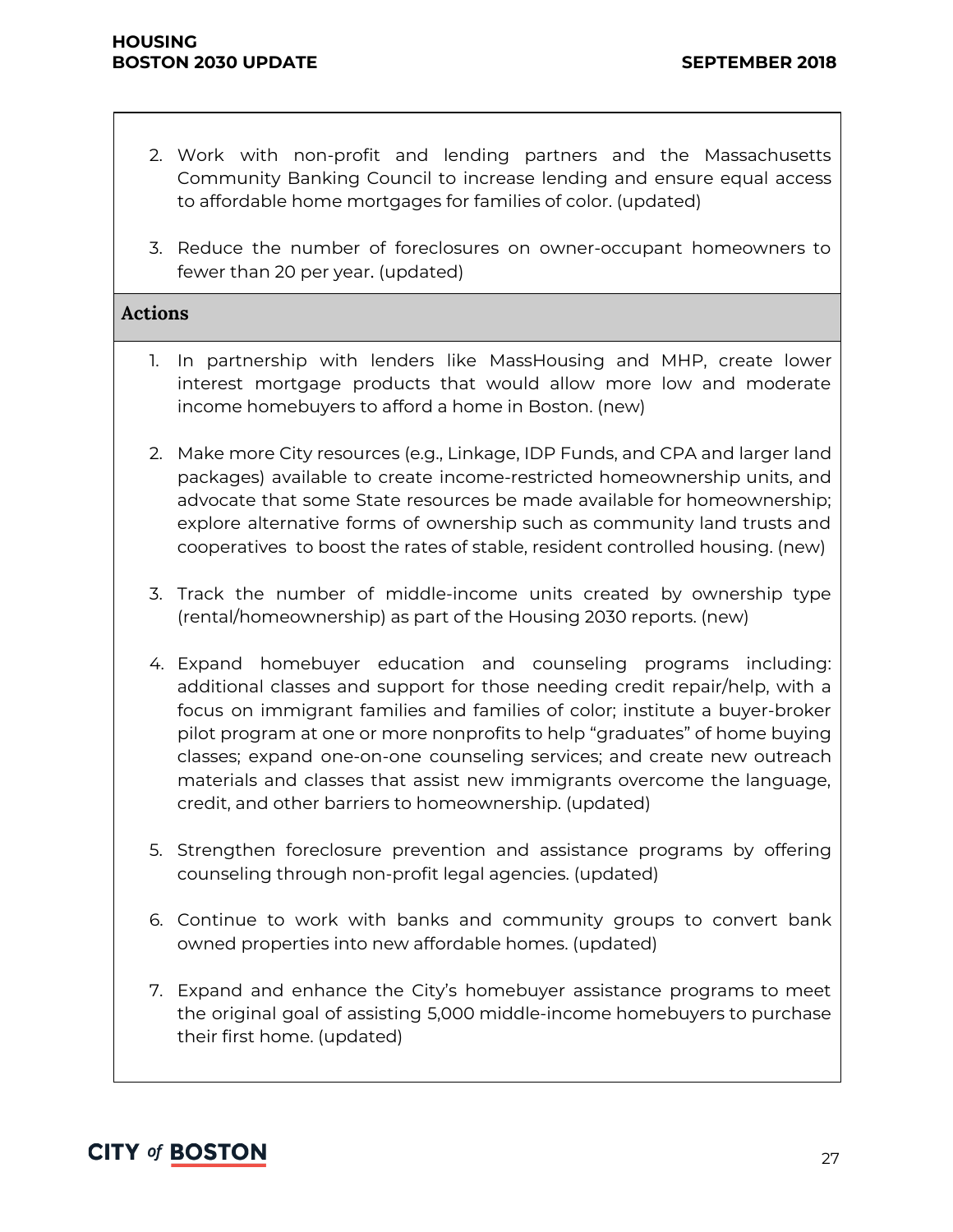### **EXPANDING RESOURCES**

#### **Context**

Both public and private resources are needed to fund affordable housing development. For public resources, Boston relies on payments from commercial and residential developments that generate Linkage and IDP funds, as well as funding allocations from the City's annual operating budget and federal sources (CDBG, HOME, NDF, LEAD, etc) to support housing production and other housing related programs. Since the launch of Housing 2030, the City has provided over \$50 million annually to support these efforts.

In addition to these City-controlled public resources, affordable housing developments also depend upon public funding from partners, such as MA Department of Housing and Community Development, MassHousing and Mass Development to secure state subsidy funding, low Income housing tax credits, and bond financing. Private resources are provided from agencies such as Mass Housing Investment Corporation (MHIC), Mass Housing Partnership (MHP), and many banks and investors that provide the debt and equity needed to create or preserve affordable housing.

Since 2014, each unit of affordable housing needs an average subsidy of \$350,000 from all sources to be created. The City's contribution accounts for 19%, with 29% coming from the State, 6% from other subsidy sources and 46% coming from LIHTC equity. The balance of the total development costs are covered by private debt from lending institutions and developer equity. It is currently estimated that \$600 million of City subsidy sources alone will be needed to fulfill the new goals for income-restricted housing. In addition, other subsidy sources will have to be scaled up proportionally.

In order to meet the new production goals of the updated housing plan and preserve existing affordable housing, additional resources must to be identified. A major step forward in new resource development occurred in 2016, when Bostonians passed the Community Preservation Act (CPA), creating an expected \$20 million annual funding stream for open space, historic preservation, and affordable housing. In addition, the City adjusted the IDP Program to generate more funds for affordable development when units are not built on site and recently increased Linkage fees on commercial developments by eight percent. The City and its partners need to continue to work to identify public and private resources that can be used to deliver on the goals of the Housing Boston 2030 plan, while continuing to identify ways to control development costs.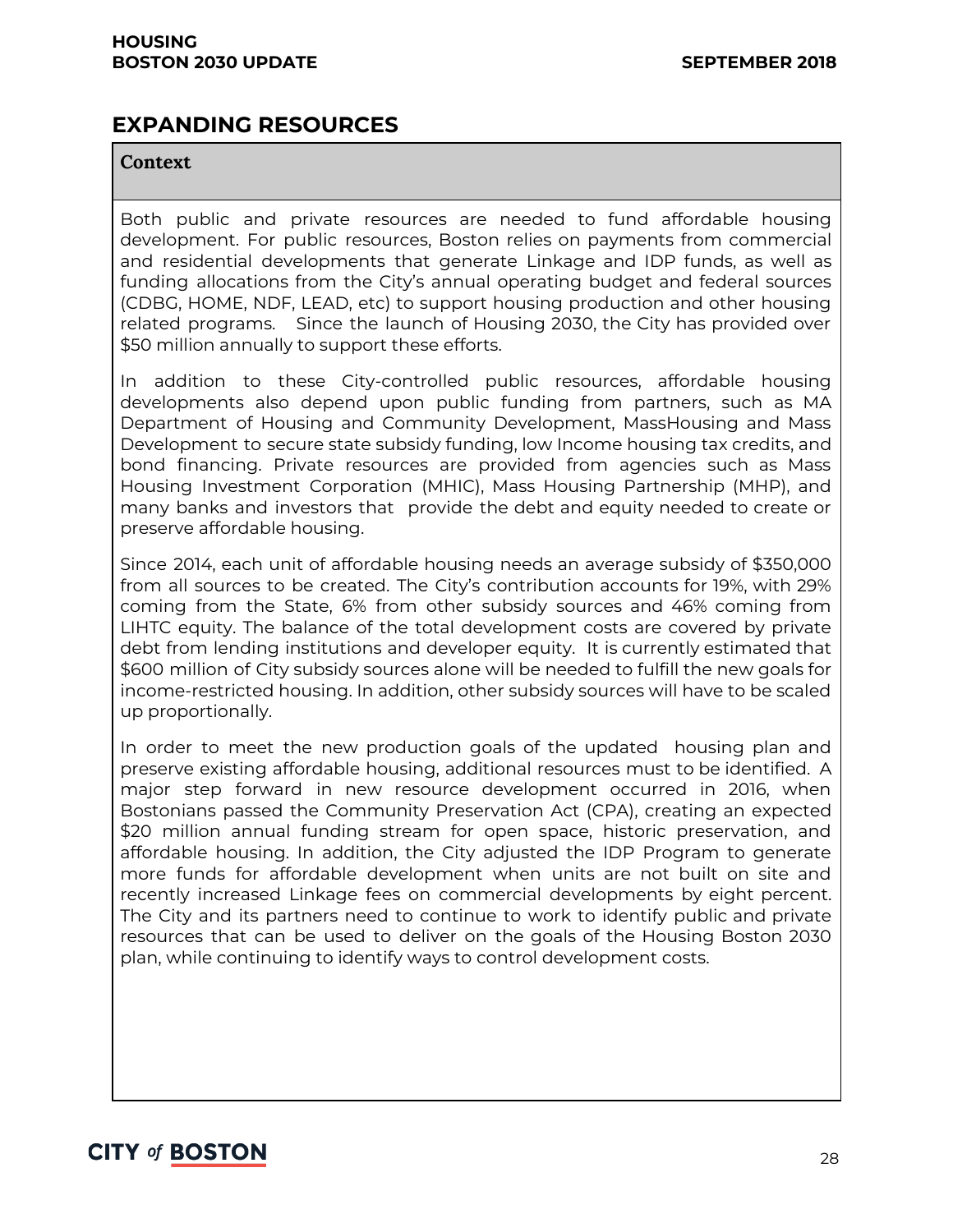#### **HOUSING BOSTON 2030 UPDATE SEPTEMBER 2018**

| Goals          |                                                                                                                                                                                                                                                                                                               |
|----------------|---------------------------------------------------------------------------------------------------------------------------------------------------------------------------------------------------------------------------------------------------------------------------------------------------------------|
| 1.             | Identify new sources of funding to support affordable housing development<br>and preservation in Boston, including the acquisition of market rate housing<br>for conversion to long term affordable housing, and the redevelopment of<br>4,500 units of public housing stock. (new)                           |
|                | 2. Continue to explore innovative ways to reduce the cost to build so that each<br>dollar invested goes further in the development and preservation of<br>affordable housing. (updated)                                                                                                                       |
|                | 3. Maximize the amount of CPA funding for investment in affordable housing<br>development. (updated)                                                                                                                                                                                                          |
|                | 4. Work to protect and maintain funding levels from existing federal programs,<br>including CDBG, HOME, and LIHTC. (original)                                                                                                                                                                                 |
|                | 5. Continue to work with State and lending partners to leverage resources that<br>support Boston affordable housing developments. (original)                                                                                                                                                                  |
|                | 6. Evaluate the amount of resources needed annually to achieve the<br>production goals of this 2018 Housing Plan update, recognizing that costs<br>and revenues will change over time, impacting the resources needed to<br>achieve the goals. (original)                                                     |
| <b>Actions</b> |                                                                                                                                                                                                                                                                                                               |
| 1.             | Join with other cities, state agencies and affordable housing advocates to<br>push for continued funding of existing programs like CDBG Funding, HOME<br>Partnership Program, the LIHTC Program, as well as increase those<br>resources and reinvest in programs like the 202 Elder Housing program.<br>(new) |
|                | 2. Prioritize focused advocacy efforts on statewide legislation that may<br>increase revenues for affordable housing and increase funds available as a<br>matching for CPA funding. (new)                                                                                                                     |
|                | 3. Working with development partners, identify new resources from<br>foundations and charitable organizations that will support the creation and<br>preservation of affordable housing in Boston's neighborhoods. (original)                                                                                  |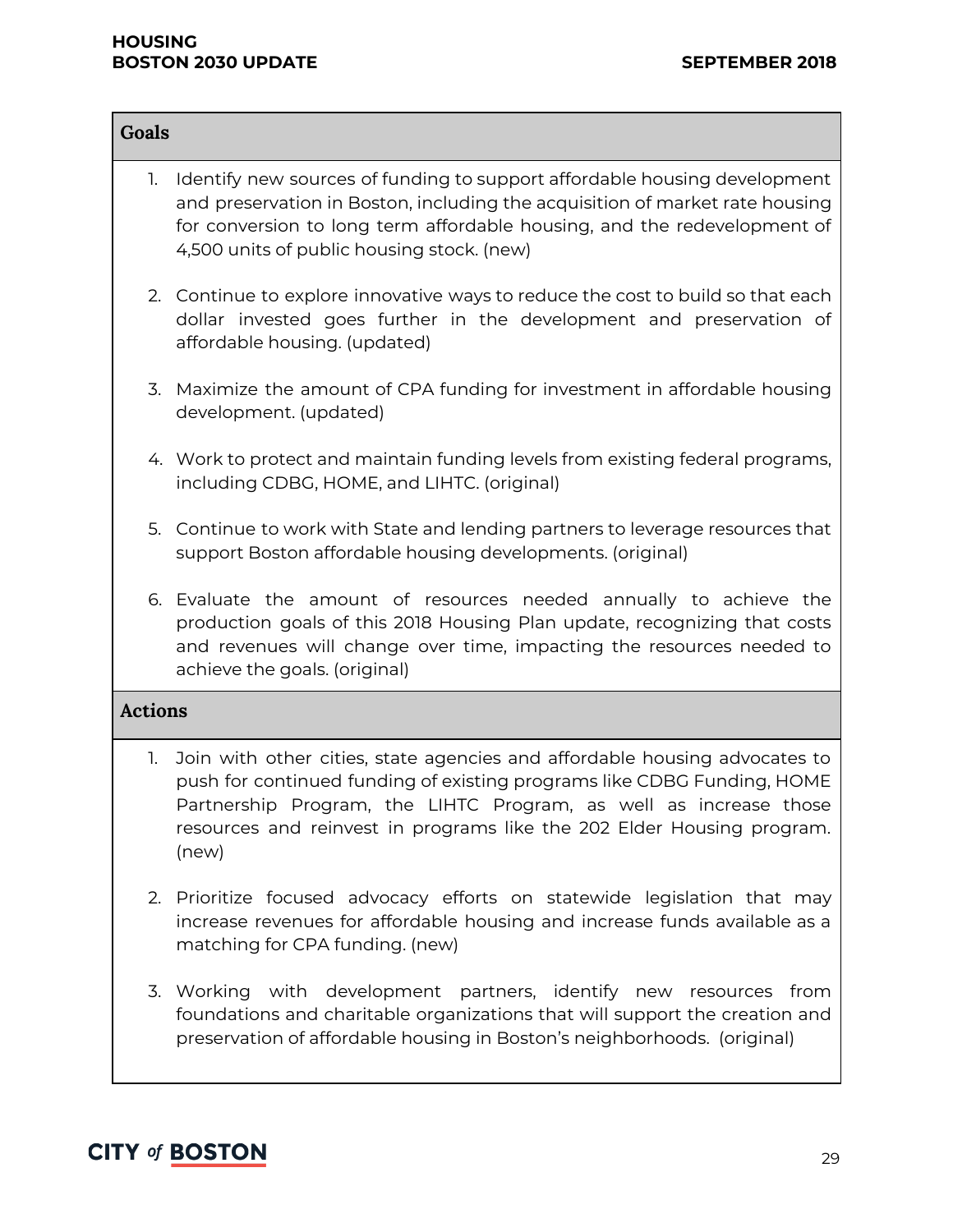- 4. Consider local financing mechanisms to attract new equity and encourage investment in affordable housing development in strategic areas of Boston. (new)
- 5. With the BHA, consider bond financing to help fund the redevelopment of 4,500 identified BHA units. (new)
- 6. Continue City operating fund support from the annual budget for housing production and related affordable housing programs. (updated)
- 7. Work with the Community Preservation Committee to allocate the funds available annually under CPA to support the development of affordable rental and ownership opportunities and help to prevent displacement. (updated)
- 8. Review the Inclusionary Development Policy to potentially generate additional resources for housing creation, balancing the needs of creating middle-income units in market rate developments with creating more deeply affordable housing located in neighborhoods threatened with displacement and gentrification. (new)
- 9. Evaluate additional modifications to the Linkage program, which require commercial developments to support income-restricted housing. (updated)
- 10. Explore opportunities to leverage the value of public assets (e.g., libraries, fire stations, parking lots) to incorporate affordable housing with the current use. (new)
- 11. Work with housing developers to present the most competitive, cost effective affordable housing applications to funders, improving efficiencies and reducing costs. (original)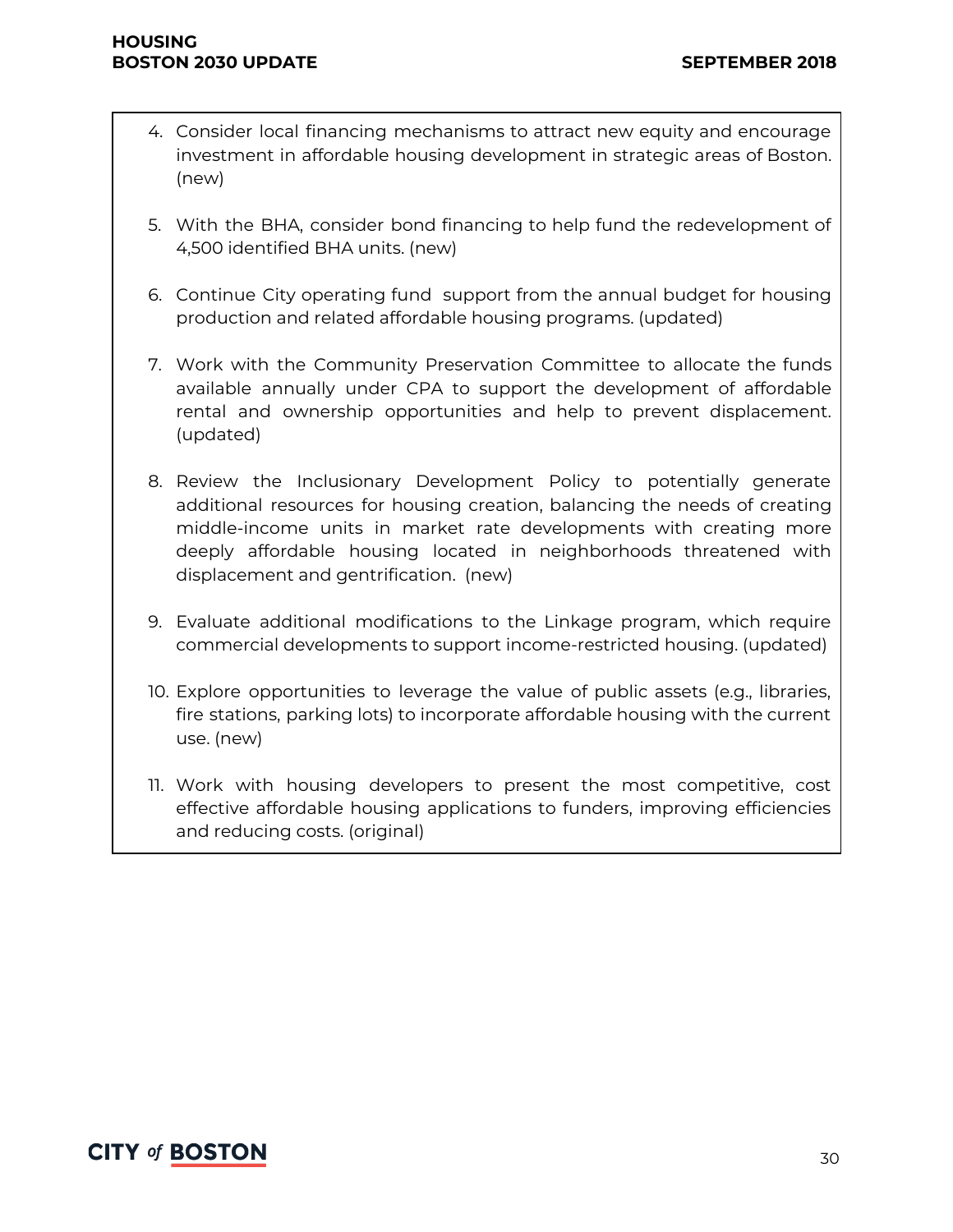### **Sustainable and Climate-Ready Housing**

#### **Context**

Utility costs in Boston are among the highest nationally and disproportionately impact households that are housing cost burdened. Green and E+ (energy positive) homes are more affordable for owners and renters to maintain compared to conventional housing because such homes have reduced or zero utility expenses. More efficient homes are not only less costly for owners and tenants; they also provide health and environmental benefits and help to lower harmful greenhouse gas emissions.

In addition, construction costs for green and highly efficient buildings have normalized and are now aligned with conventional construction costs. However, lack of awareness of the benefits and value of green buildings and misperceptions of costs continue to hamper widespread adoption of green building techniques.

Furthermore, as Boston's climate changes, many neighborhoods will face new risks including more frequent coastal flooding, extreme temperatures, and significant rain events. Continuing to build and retrofit Boston's homes to make them climate-ready will keep Boston residents safer and healthier while reducing housing costs for residents.

The City will continue to implement recommendations of the 2016 Climate Ready Boston report including expanding energy efficiency, green building, and resiliency retrofit programs and standards. Additionally, in 2017, Mayor Walsh committed Boston to being Carbon Neutral by 2050. Housing has great potential to contribute to advancing this goal and benefiting Boston's residents.

#### **Goals**

- 1. Protect vulnerable residents and communities by preparing Boston's housing stock for climate change including sea-level rise, extreme heat and precipitation, and natural disasters. (updated)
- 2. Promote affordability by increasing the energy efficiency of both existing and new housing. (updated)
- 3. Ensure existing and new housing supports Mayor Walsh's Carbon Neutral Boston 2050 goal by rapidly advancing building efficiency and resiliency, and transitioning to clean and renewable energy. (updated)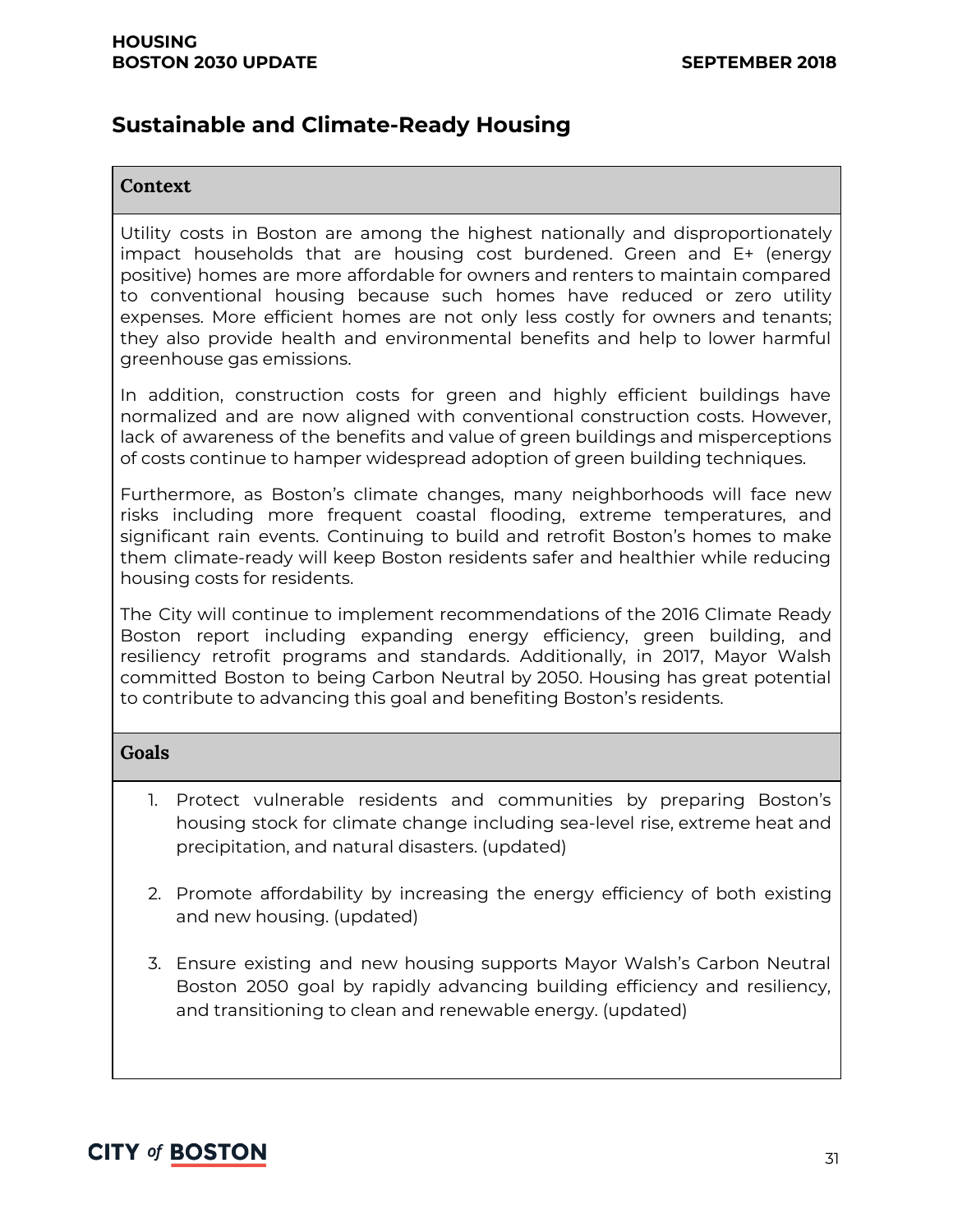#### **HOUSING BOSTON 2030 UPDATE SEPTEMBER 2018**

#### **Actions**

- 1. Promote housing affordability and stability for vulnerable populations by working with senior households to complete energy efficiency improvement projects including heating system replacement through the Senior Home Repair program. (new)
- 2. Strengthen Green Building outcomes for City-supported projects through increased minimum green building standards and onsite renewable energy requirements. (new)
- 3. Advance new energy-efficient affordable housing creation by promoting E+ (energy positive) and passive energy efficiency development on City-owned land; including on site renewable solar PV and thermal energy, onsite energy storage, or other solutions that increase affordability and resilience while contributing to Boston's carbon neutrality goals. (new)
- 4. Support the BPDA-led study of the use of height and density bonuses to encourage resilient, high performance and net zero carbon buildings. (new)
- 5. Improve coordination between Renew Boston and the Boston Home Center to pair home repair loans with energy efficiency and resiliency projects. (updated)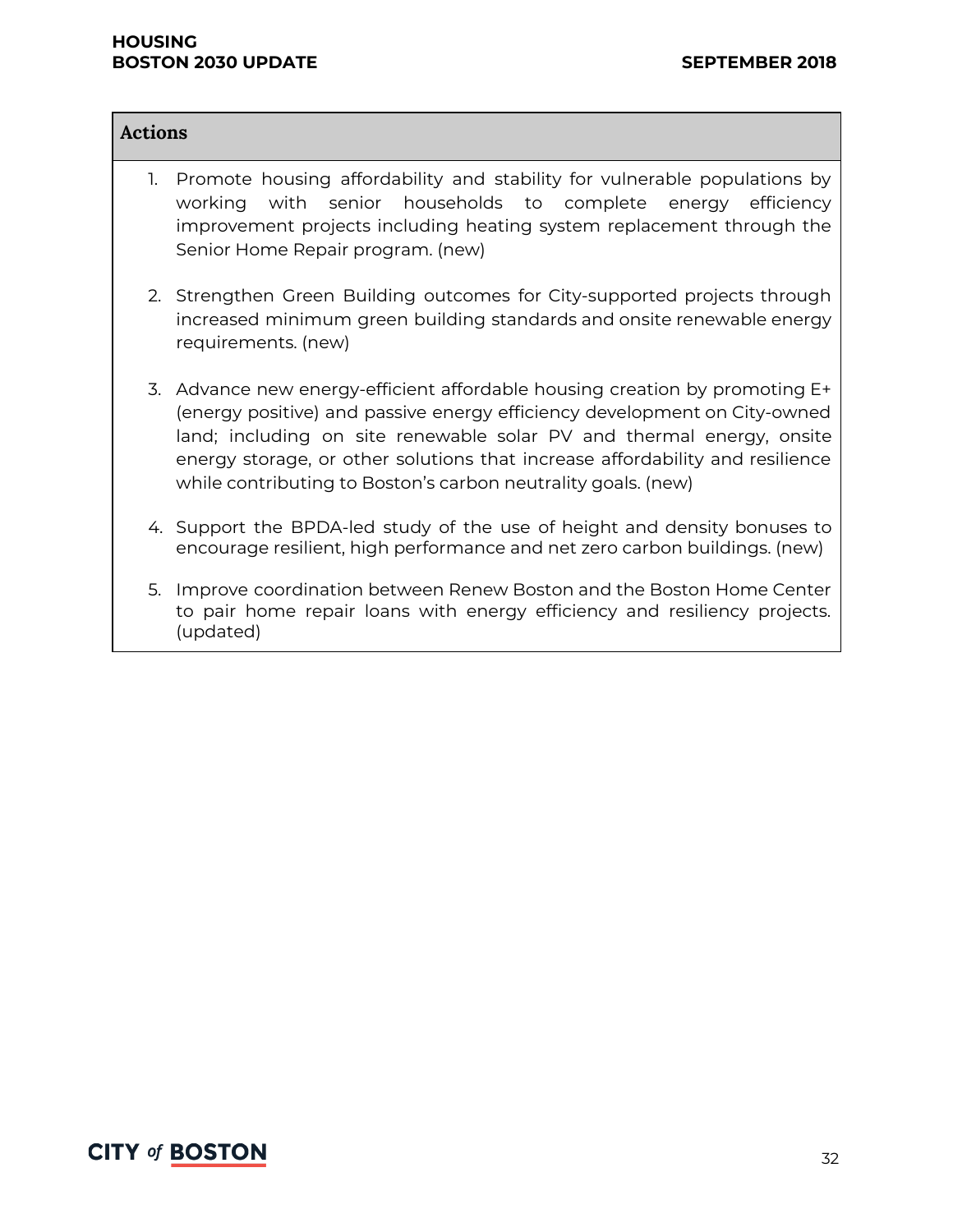# **HOUSING INNOVATION AND GOVERNMENT EFFICIENCY**

#### **Context**

Mayor Walsh is using Boston's spirit of exploration and innovation to help solve one of the most important issues facing Boston today: housing stability and affordability. A signature example of Boston's commitment to housing innovation is the Mayor's Housing Innovation Lab (iLab), launched in 2015 as a first-of-its-kind effort to pilot and scale new affordable housing solutions.

The iLab is currently piloting a number of efforts designed to help ease Boston's high costs and housing shortage, including a pilot that allows homeowners to an additional unit to their homes and a program that matches older adults interested in sharing extra space in their homes with renters looking for reduced rents. The iLab is leading an effort to leverage Boston's public assets like libraries, fire stations and municipal parking lots to add housing while improving their facilities. A series of resident-engagement experiments led by the iLab have helped the City develop its first Compact Living Policy, intended to allow developers to build compact units that are well-designed, include thoughtful shared spaces, and mitigate transportation impacts.

Beyond the diverse portfolio of experiments run by the iLab, departments across the City are innovating to increase affordable housing access and promote development transparency. The Department of Neighborhood Development has created an easy-to-use online Affordable Housing database, called Metrolist, and is currently growing that website into a responsive application portal. Online permitting and development tracking are now available for Boston Planning and Development Agency projects and projects managed by DND. Finally, since the release of Housing Boston 2030, the Inspectional Services Department has created an online permit portal and continues to streamline and increase the efficiency of the permitting process.

Boston has made notable progress in innovation, efficiency and transparency since the release of Housing Boston 2030, but its work is not complete. The goals and actions below demonstrate Boston's continued commitment to these efforts.

#### **Goals**

1. Launch new initiatives that have the potential to bring down the cost of housing by designing, developing and funding housing differently. (new)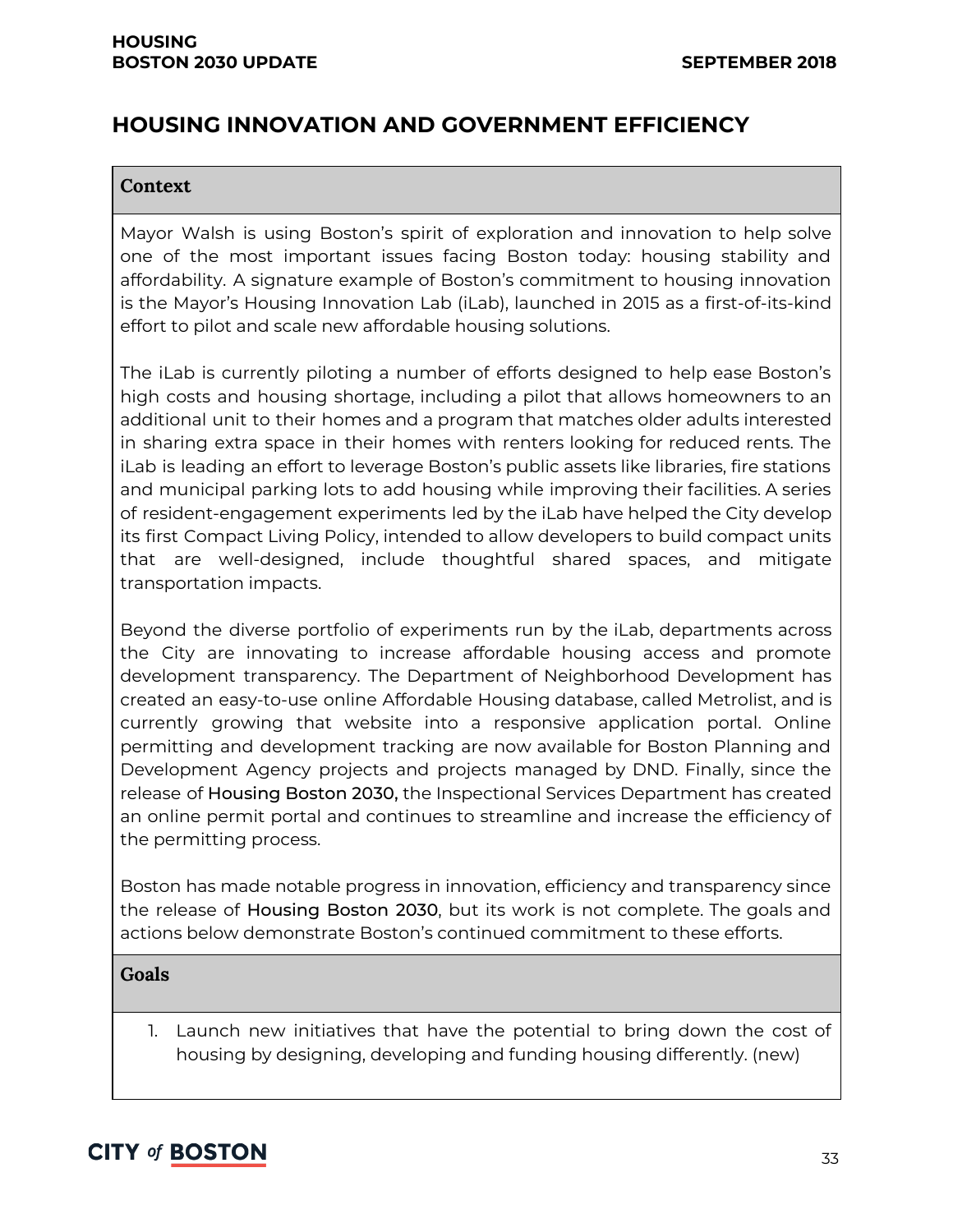2. Maintain Boston's leadership in housing innovation by supporting the people-centered experiment-driven approach of the Mayor's Housing Innovation Lab. (updated)

#### **Actions**

- 1. Expand the Additional Dwelling Unit pilot to new neighborhoods, and grow it in scope to include backyard structures. (new)
- 2. Develop a strategic plan for building affordable housing along with redeveloping City owned real estate assets. (new)
- 3. Promote new tools to help older adults share their homes with students and other renters looking for reduced rents. (new)
- 4. Release a Compact Living Policy, which guides the development of compact units that use well designed and efficient use of space paired with shared amenities to make housing more affordable. (new)
- 5. Continue to study and test building methods and materials that can make housing more affordable. (new)
- 6. Create streamlined processes to access housing opportunities and assistance, presenting services based on customer need. (new)
- 7. Test new tools and platforms to support robust and accurate housing development community engagement. (new)
- 8. Test ways to help landlords who offer below-market rents continue to offer quality and affordable rentals. (new)
- 9. Make homeownership more affordable and accessible by testing methods to expand alternative homeownership models like co-ops, community land trusts, and shared ownership. (new)
- 10. Continue building on the existing BPDA online developer portal, and the universal online permit application portal in order to improve the permitting process and allow developers to track the status of all permits along with timeframes for regulatory decisions for both BPDA and ISD processes. (updated)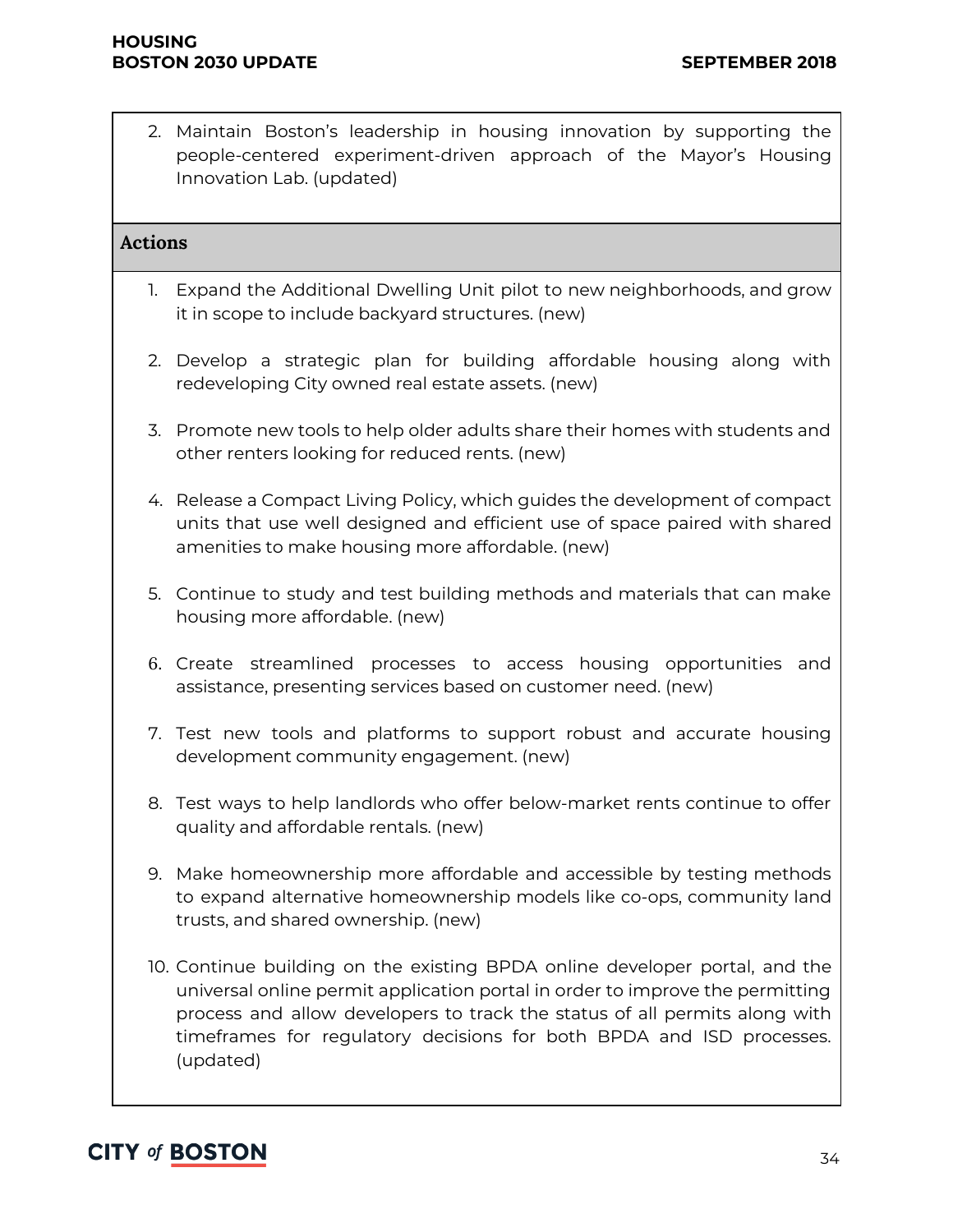- 11. Continue residential planning and zoning reform processes with a focus on re-zoning for residential density and affordability around transit nodes. (updated)
- 12. Strengthen permitting performance management using data-driven accountability in order to deliver more timely and consistent results. (updated)
- 13. Build on recent improvements to the BPDA's development review web page and make it possible for residents to see all development activities and related public meetings in an easy-to-use and collaborative platform. (updated)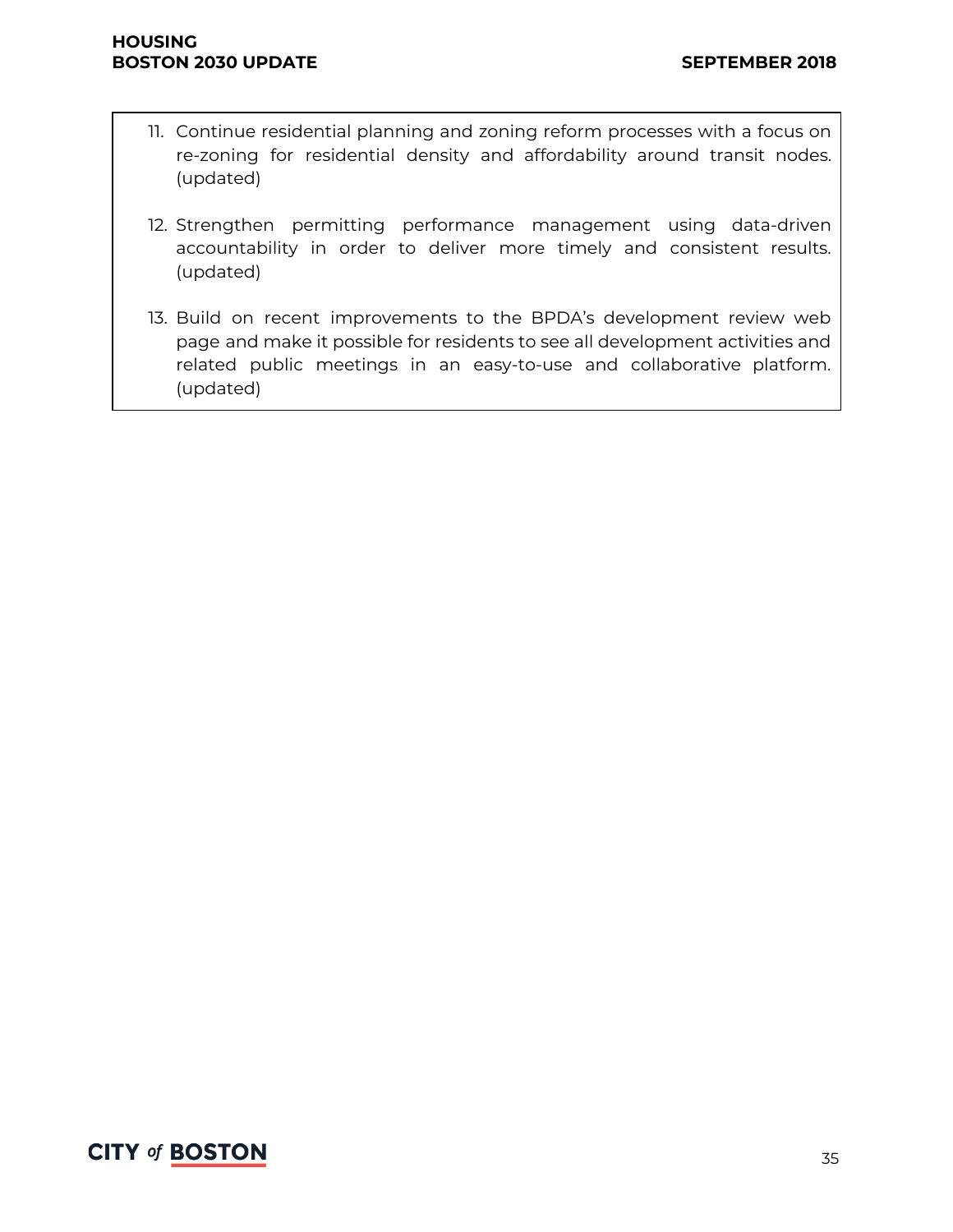#### **APPENDIX A: Additional Data and Analysis**

This Appendix provides further data and information on housing production and population growth, as well data chronicling the housing needs of low- and middle income renters and owners in a high-cost city.

**Production Since the 2014 Plan:** Since Housing a Changing City: Boston 2030 began, 17,993 units of housing have been completed, and another 9,480 are in construction (2011-Q2 2018). Production is tracked starting in 2011, as the Plan's population and housing demand projections were pegged to the data from the 2010 census. These 27,513 units represent an unprecedented amount of new housing, enough to house 53,592 new Bostonians. As the plan has continued, the pace of completions has accelerated. Housing completed in 2017 accomodated approximately 7,144 people; in only the first six months of 2018, housing for another 4,300 people has been completed. The size of the housing unit is used to estimate the number of people who can accommodated in it. The income-restricted housing stock has been growing along with this new production, with approximately 54,000 (19%) total units of income-restricted units in Boston. Nearly one in every five units in the city is income-restricted, and more than one in four rental units are income-restricted.

**Population Growth:** When Housing Boston 2030 was formulated, a total unit goal of 53,000 to accommodate newcomers and create elasticity seemed an appropriate goal. However, by the end of 2016 the actual population count had surpassed the estimated growth by almost 14,000 more people. Despite Boston's better than expected production rates, this means vacancy rates continue to be low, and the supply of new rental and homeownership opportunities continues to be scarce, putting upward pressure on rents and sales prices. The revised production goals accommodate for both anticipated housing demand, as well as a healthy vacancy rate to stabilize the market.

**Housing Cost Burden:** Practitioners in the housing field usually define anyone paying more than 30 percent of their income to housing costs as "housing cost burdened," while those who are paying more than 50 percent of their income on housing are considered "severely housing cost burdened." For this report, the presented data is on those who are severely housing cost burdened, in order to focus attention on those who are at highest risk for displacement.

Table A shows the change in housing cost burden between 2010 and 2016. Of all non-student households in Boston, 22 percent are severely housing cost burdened, paying more than 50 percent of their income on rent or a mortgage. While the cost burden rate has remained essentially the same since 2010, the City recognizes that much remains to be accomplished to make housing in Boston more affordable.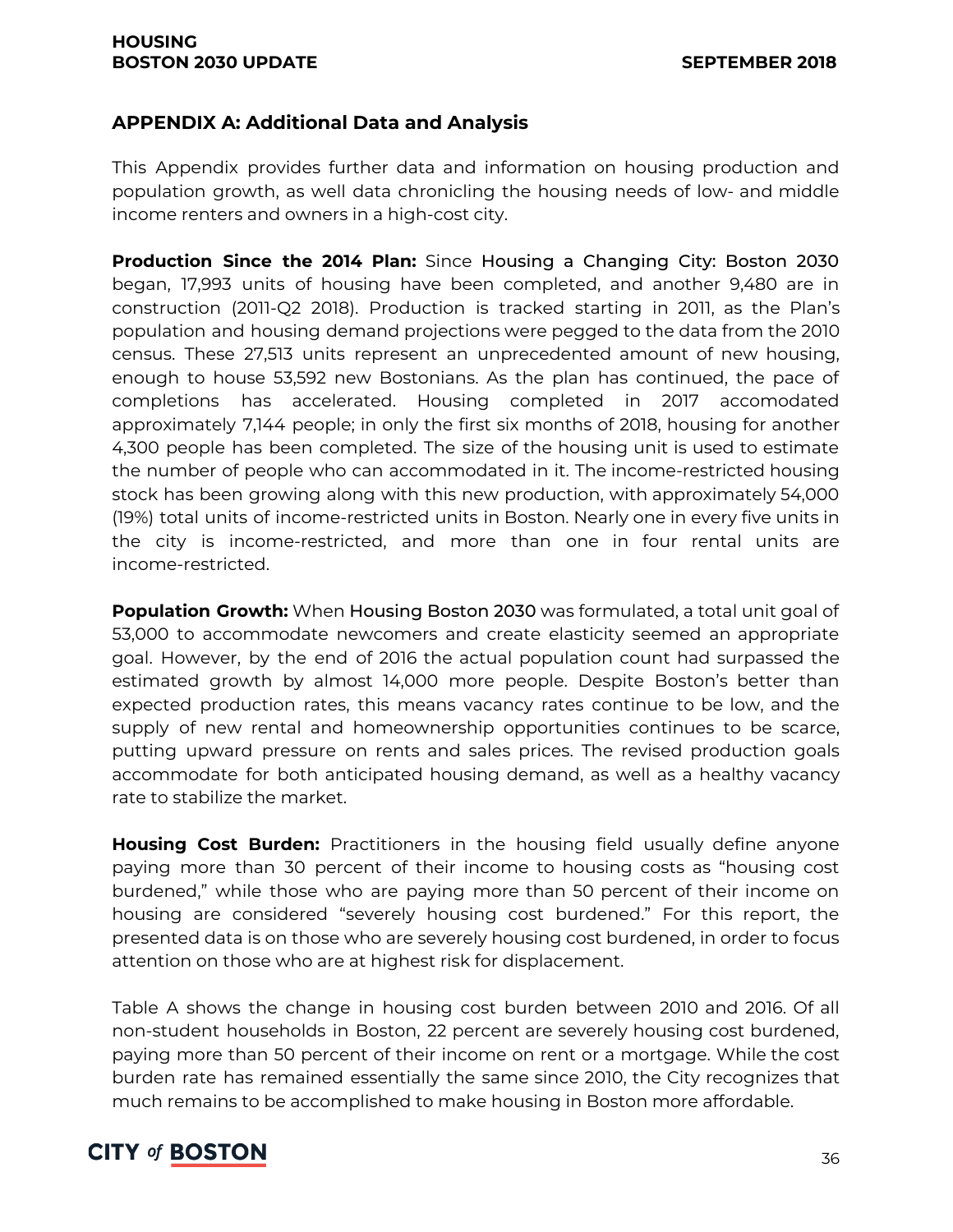| ້    |         |                      |
|------|---------|----------------------|
|      | Percent | Number of Households |
| 2010 | 23%     | 49,186               |
| 2016 | 22%     | 49,601               |

Table A. Housing Cost Burden (for Non-Student Households)

**Homeownership Rates and Disparities:** The data show that homeowners also face challenges in the current housing market. Fourteen percent (14%) of all homeowners are severely cost-burdened, $^{\text{lo}}$  and homeownership rates among households of color are well below the citywide average (Table B).

| All                 | 35%            |
|---------------------|----------------|
| Asian               | 26%            |
| Hispanic            | 16%            |
| <b>Black</b>        | 29%            |
| White, non-Hispanic | 44%            |
| Race/Ethnicity      | Ownership Rate |

Table B. Homeownership Rates by Race/Ethnicity''

While lower incomes and wealth are a large contributor to the disparities in homeownership rates, there is clear evidence that race also plays a significant role. Denial rates show that Blacks and Hispanics face more challenges in securing a home loan than Whites at all incomes--not just lower-income applicants (Table C). Additionally, when Blacks and Hispanics do secure a home loan, they are much more likely to receive an FHA loan than whites, which are generally more expensive loans for homebuyers (Table D).

| Race/Ethnicity | <b>Denial Rate</b> | Ratio to White Denial Rate |
|----------------|--------------------|----------------------------|
| White          | 4.7%               | 1.00                       |
| <b>Black</b>   | 16.8%              | 3.55                       |
| Latino         | 13.0%              | 2.75                       |
| Asian          | 8.1%               | 1.71                       |

Table C. Home Purchase Loan Denial Rates, by Race and Ethnicity, Boston 2016<sup>12</sup>

<sup>&</sup>lt;sup>12</sup> Source: Source: Campen, Jim (2018). "Changing Patterns XXIV: Mortgage Lending of Traditionally [Underserved](http://mcbc.info/wp-content/uploads/2018/01/CP24ReportFinalJan2018.pdf) Borrowers & [Neighborhoods](http://mcbc.info/wp-content/uploads/2018/01/CP24ReportFinalJan2018.pdf) in Boston, Greater Boston and Massachusetts, 2016." Massachusetts Community & Banking Council, Table 22.



<sup>&</sup>lt;sup>10</sup> Source: U.S. Census Bureau, 2012-2016 American Community Survey, PUMS, BPDA Research Division Analysis <sup>11</sup> Source: U.S. Census Bureau, 2012-2016 American Community Survey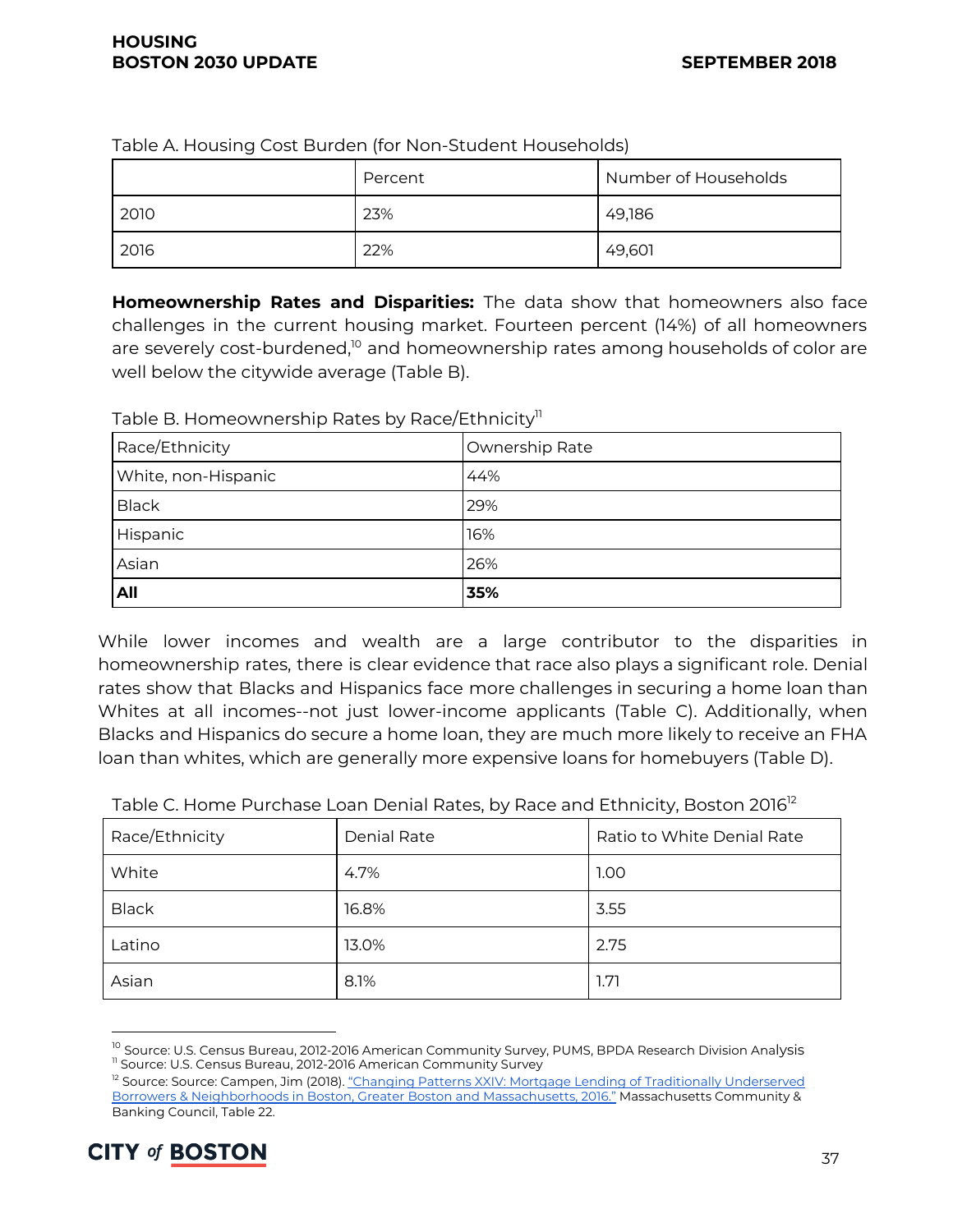Table D. FHA Home Purchase Loans, as a Percentage of All Home Purchase Loans, by Race and Ethnicity, Boston, 2016

| Race/Ethnicity | FHA Loans as a Percentage of<br>Home Purchase Loans | Ratio to White Percentage |
|----------------|-----------------------------------------------------|---------------------------|
| White          | 2.5%                                                | 1.00                      |
| <b>Black</b>   | 35.5%                                               | 14.20                     |
| Latino         | 29.5%                                               | 11.78                     |
| Asian          | 2.6%                                                | 1.03                      |

Source: Campen, Jim (2018). ["Changing](http://mcbc.info/wp-content/uploads/2018/01/CP24ReportFinalJan2018.pdf) Patterns XXIV". Table 4.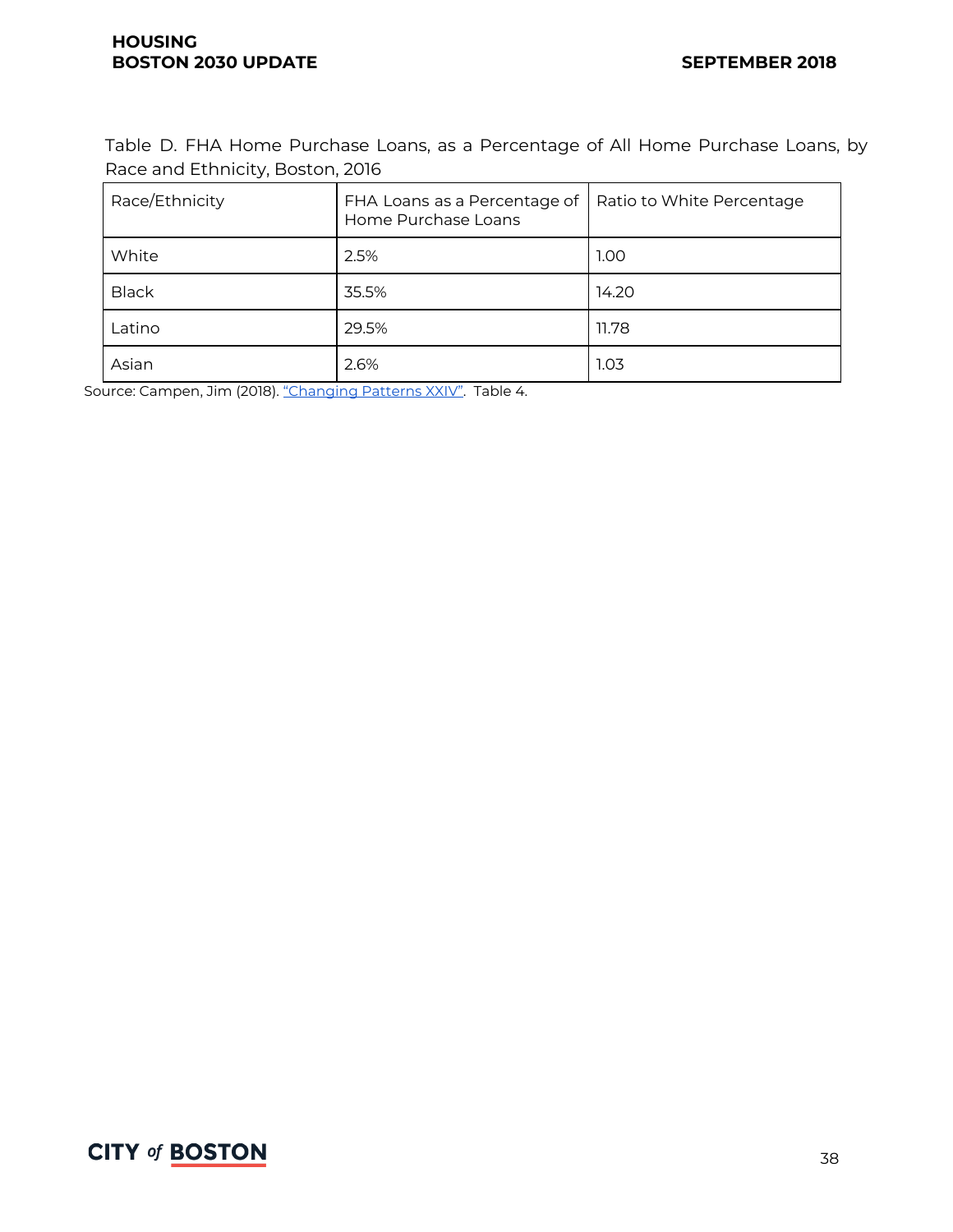#### **HOUSING BOSTON 2030 UPDATE SEPTEMBER 2018**

#### **APPENDIX B: Demographic Methodology**

The population projections used in this Plan update were prepared by the Research Division of the Boston Planning and Development Agency (BPDA). The household and housing demand projections were prepared by the Metropolitan Area Planning Council (MAPC), the regional planning agency for 101 cities and towns in Metro Boston. MAPC is responsible for preparing socioeconomic and land use projections for the region to support a variety of planning activities, and in January 2014 the agency released population and housing demand projections for the region and its municipalities to the year 2040. A full report, technical documentation, data visualizations, and data downloads are available a[t](http://www.mapc.org/projections) [www.mapc.org/projections](http://www.mapc.org/projections).

The original housing plan used MAPC's 2014 population projections. Those projections were developed in consultation with an advisory team that included academic experts, state agencies, neighboring regional planning agencies (RPAs), and staff from the City of Boston. This housing plan update uses the BPDA's population projections that were updated in 2018. Data sources for the projections include Decennial Census data from 1990, 2000, and 2010; American Community Survey (ACS) data from 2007 to 2016; and fertility and mortality information from the Boston Public Health Commission (BPHC). Using the BPDA population projections as an input, MAPC revised the projections of households and housing demand for 2030.

#### **Population Projection Methodology**

Boston's population and household projections reflect a variety of inputs and independently-developed estimates. The BPDA's population estimates were derived using historical trends from the 2010 Decennial Census and the ACS estimates to project Boston's 2020, 2025, and 2030 populations. The projections were developed using a cohort-component population projection model. This method estimates the future components of population change through natural change (births and deaths) and domestic in- and out-migration, as well as net international migration. The BPDA uses historical data on births, deaths, and migration to calculate birth, survival, and migration rates. These rates are applied to the population base from the 2010 Decennial Census for Boston and project out in 5-year intervals. The full technical documentation can be found in the "Methodology for Boston's Population Projections, 2016", available a[t](http://www.bostonplans.org/research/research-publications) <http://www.bostonplans.org/research/research-publications>.

Natural Change. Births and deaths are the two components of natural population change. BPHC birth data were used to estimate age-specific birth rates for Boston's female population. These rates measure the percentage of women of childbearing age who give birth in a year. There is a noticeable recent trend toward slightly lower fertility rates overall and a significant trend towards births at older ages. This is consistent with national data about the increase in mean age of mothers and U.S. Census projections of a slight decline in fertility in the U.S. over the next 40 years. Recent (2010-2015) death data from BPHC were used to calculate age- and gender-specific survival rates for use in the projections. The annual number of deaths in Boston declined over this period, despite the city's growing population. This is consistent with national data about the aging of the population.